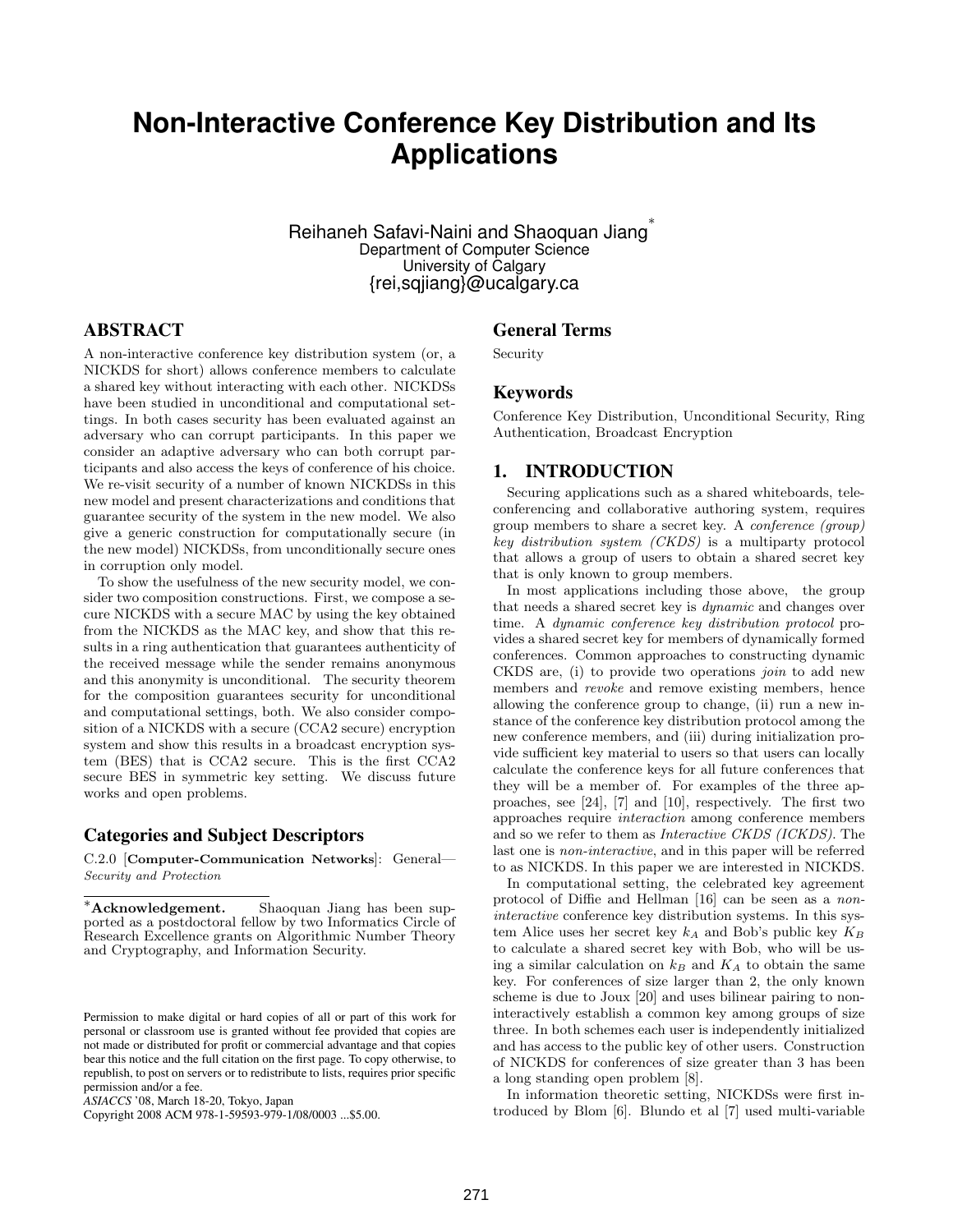symmetric polynomials to construct a dynamic NICKD with information theoretic security against a corruption only adversary. Their scheme allows any group of size at most  $r$ to share a key and the system is secure against up to  $w$ corrupted users. We denote this scheme by  $SymPoly(r, w)$ .

Security model for ICKDS [10] is an extension of Bellare-Rogaway model [4] and considers a fully adaptive adversary that can eavesdrop the communication, and has access to a number of oracles including Corrupt oracle that allows him to interactively corrupt users of his choice and obtain their secret keys, and Reveal oracle that allows him to obtain the keys of conferences of his choice. NICKDSs' security in information theoretic and computational models both, have been considered against a corruption-only adversary, i.e. an adversary that can only corrupt users. An adaptive corruption-only adversary can choose the next corrupted user after accessing the key information of users that are corrupted so far. Security in this model is not sufficient for many scenarios. For instance, if a member of a group  $P$ wants to send a private message  $M$  to the group, a natural approach is to use a NICKDS to obtain a conference key  $k_{\mathcal{P}}$ for the group, compute a ciphertext  $E_{k,p}(M)$  using a strong encryption scheme  $E$  (e.g., with CCA2 security), and broadcast it. The adversary in this scenario may have access to ciphertexts  $\{E_{k_{\mathcal{P}_i}}(M_i)\}\$  w.r.t. receiver groups  $\{\mathcal{P}_i\}\$ . Even if  $E$  is CCA2 secure, there is no guarantee for the secrecy of  ${M<sub>i</sub>}$ . A similar problem occurs when we use a corruptiononly secure NICKDS to agree on a shared key and with it to compute MACs to authenticate messages from the group.

#### 1.1 Our Results

#### *1.1.1* Secure NICKDS.

We propose a strong security model for NICKDS that is in line with the security model of ICKDSs in [4, 10]. We start with the model for ICKDS and remove the oracles that are not applicable in non-interactive case. We allow the adversary to have adaptive access to three types of queries: Corrupt, group key Reveal, and group key Test. The security goal is stated in terms of the key indistinguishability of a target conference selected by the attacker. The model and definitions can be used in computational and information theoretic settings both, with the distinction being through a parameter  $T$  that measures the computation time of the adversary.

We use this model to examine security of a number of known NICKDs. We start with the unconditionally secure setting and consider two widely considered NICKDSs due to Fiat and Naor [7, 19] and Blundo et [7]. Both these systems are information theoretically secure in corruptiononly model. (We use the term corruption-only to emphasize that the adversary cannot make Reveal queries.) Although not explicitly mentioned, in both systems security is against adaptive corruption. We show that neither of these protocols remains secure when the adversary can access Reveal queries. Specifically,  $SymPoly(r, w)$  [7] is provably secure in our model if and only if the number of group key Reveal queries  $t$ , plus the number of Corrupt queries  $c$  is not more than the corruption threshold  $w$ . In other words, the information leaked through a Reveal query is effectively the same as a Corrupt query. We note that this is intuitively true in one direction, i.e. one extra corrupted user reduces the corruption threshold by one. However it is less clear

that a Reveal query has the same effect. In fact one would expect that a Reveal query to be less harmful since it only reveals one conference key while a Corrupt query enables the adversary to see the keys of all conferences that contain the corrupted user. We also show that if  $t + c > w$ , then  $SymPoly(r, w)$  will not be secure in the new model.

The scheme in [19] allows conferences of any size to calculate a shared key and is secure against up to w corrupted users. In the rest of this paper we denote this scheme by  $FN(\geq 2, w)$  where "  $\geq 2$ " is used to emphasize any conference size at least 2. We show that in the new model and assuming  $w$  Corrupt queries, a single Reveal query will compromise security of the  $FN(\geq 2, w)$  and will allow the adversary to completely determine the challenge conference key (note that the adversary chooses the challenge conference). However, if the size of the conferences (and hence the size of the queried conferences) is restricted to bigger or equal to  $n - w$ , then  $FN(\geq n - w, w)$  will be provably secure against w Corrupt queries and any number of group key Reveal queries. Here  $n$  is the total number of users and "any" means all conference keys except the challenge (test) conference key. We denote this variant scheme by  $FN(>n-w,w)).$ 

In the computational setting, we first show that the noninteractive DH protocol [16] is secure in the new model and the security relies on the bilinear decisional Diffie-Hellman assumption. Note that the proof for interactive DH protocol (See [11]) does not imply the security of the non-interactive DH in our model since a user's exponent in the latter will be re-used for different conferences while in the former, a user will choose independent exponents for different conferences. We then examine security of a pairing based two and three party protocol which is obtained by a modification of the tripartite protocol in [20]. We prove that this protocol is secure against any number of Corrupt and Reveal queries as long as the test conference key is not revealed.

One of the main results of this paper is providing a solution to the open problem of constructing a computationally secure NICKDS for conferences of size larger than 2. We give a general method of constructing a NICKDSs that is computationally secure in the random oracle model and assuming an adaptive adversary, from a NICKDS that is information theoretically secure in corruption-only model. The construction applies a hash function to the key derived in the information theoretically secure NICKDS to obtain the key for the computationally secure one. See Theorem 6 for a formal statement. This method can be used to obtain computationally secure NICKDS for arbitrary size conferences from  $SymPoly(r, w)$  and  $FN(\geq 2, w)$ .

#### *1.1.2 Applications*

We motivated our work by arguing inadequacy of corruption only security model of NICKDSs in natural applications such as encryption and authentication of messages in group communication. We will show that the new security model for NICKDS provides exactly the required security property in both applications; the resulting systems have added properties that make them of high interest in practice.

The first application is ring authentication as defined in [31]. A ring authentication system is the symmetric key counterpart of ring signatures: a sender wants to send an authenticated message such that it appears as a message that is originated from one of the members of a group. The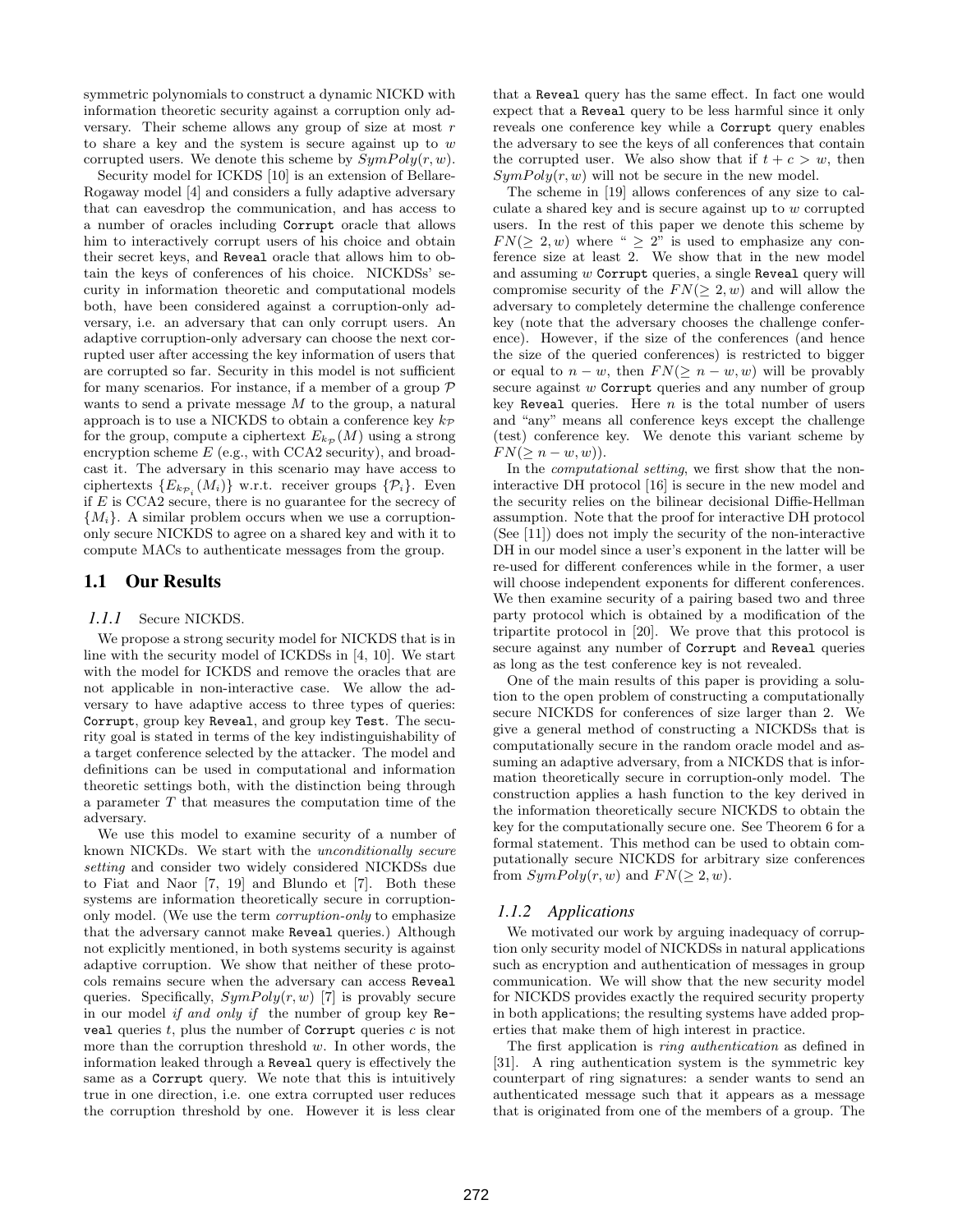group is chosen in an ad-hoc fashion by the sender allowing the sender to 'hide' himself in an anonymity group [13] of his choice. The sender's anonymity is unconditional. The difference with ring signature is that this is a symmetric key setting with users only holding secret key information (i.e., no public key) and verification only using the users' secret keys. In this scenario an authenticated message is only verifiable by a privileged group member that holds the required (secret) verification key. The primitive can be seen as authenticating a message for a group, hence similar to broadcast authentication although in this scenario group members are assumed trusted (unlike broadcast authentication). The security properties of ring authentication are *unforgeability* and sender anonymity where anonymity is information theoretic. We give formal definitions for these properties and show a generic composition construction that results in a ring authentication system with provable security. See Theorem 7 for a formal statement. In [31], authors considered ring authentication in information theoretic setting assuming corruption only adversaries, and proposed a generic construction that is proved to be secure in that model. Our construction when considered in information theoretic setting is similar to [31] but our security proof gives stronger guarantee, more specifically against an adaptive adversary.

The second application of NICKDS that we consider is sending an encrypted message that is decryptable by members of a group: an application reminiscent of broadcast encryption (BES) in symmetric key setting. In BES, a broadcast center wants to securely distribute data to an authorized subset of a receiver set. The authorized subset varies over time and the broadcast center must be able to target the broadcast to a subset of his choice. Broadcast encryption systems are studied in the public and symmetric key settings. In public key setting, Dodis and Fazio [17] formalized the strong notion of CCA2 security using an adaptive adversary with access to encryption and decryption oracles, and gave a construction that is secure in this model. They allowed up to a threshold of w receivers to be corrupted. The security model for BES in symmetric key setting is due to Naor et al [28] and provides CCA1 security. In their model, the adversary can access encryption and decryption queries before the challenge ciphertext is chosen but is not allowed to make decryption queries afterwards- hence CCA1 security. The adversary can however corrupt any number of users.

We consider an alternative model for BES in symmetric key setting by limitingthe number of corruption queries of the adversary to w, but allowing access to decryption oracle after seeing the challenge ciphertext, hence CCA2 security. In many scenarios this captures the security threats in practice. For example, in a pay-TV scenario it is unlikely that the adversary can corrupt all receivers except the test conference members (as allowed in the model of Naor et al), while it is a reasonable to assume he can corrupt up to  $w$ receivers but also has the keys of some (past) conferences.

We prove (Theorem 8) that the composition of a secure NICKDS and a CCA2 secure encryption system will result in a symmetric key BES with provable security in our proposed security model for BES. To our knowledge, this is the first CCA2 secure BES in symmetric key setting.

#### *1.1.3 Open problems and extensions*

Our work on NICKDS can be extended in a number of

directions. In information theoretic setting, [7] obtained bounds on key sizes of users assuming corruption-only adversary. Deriving similar results in our model (i.e., adaptive adversary with access to Reveal queries) and proposing efficient and secure NICKDSs in this model are open problems. In computational setting, our construction of NICKDS for arbitrary size conferences is secure in random oracle model. Constructing computationally secure NICKDS in standard model is also an open problem. It will also be interesting to investigate other applications of secure NICKDS for secure group communication.

#### 1.2 Related work

A key pre-distribution schemes can be seen as a NICKDS. Blom [6] proposed a key pre-distribution scheme using Maximum Distance Separable (MDS) codes only useable for conferences of size two. The scheme is secure if  $w$  users are corrupted. Matsumoto and Imai [25] extended Blom's scheme using general symmetric functions and applicable to conferences of size larger than two. Blundo et al. [7] gave a concrete example of [25] approach using symmetric multivariable polynomials. Their scheme is proven secure against w corrupted users. Fiat and Naor [19] used a combinatorial approach to build key distribution schemes. All these schemes (including those not listed here) are proven secure against corruption-only attack ([25] does not provide a formal security proof). We noted the inadequacy of this security model and proposed a stronger security model for NICDS. The usefulness of our security notions can be clearly seen by the two application areas: ring authentication and broadcast encryption. Related works on these two primitives are outlined below.

Ring signature. Rivest, Shamir and Tauman [30] proposed the notion of ring signature in which a signer chooses a group of users and generates a signature that appears to have been generated by one of the group members, hence providing anonymity for the signer. This anonymity can be shown to be unconditional. In a ring signature, each user has a registered signature scheme and hence a public key. However the system does not need a special setup and the signer can form the anonymity group in an ad-hoc way. Ring signatures have been widely studied in recent years; See [9, 18, 5, 14]. A related signature scheme is group signature [13] in which a signer signs on behalf of a group and remains anonymous as a member of that group. However, anonymity in group signatures is usually revocable and the signer's identity can be recovered by the group manager or another designated entity. Group signatures require a system set-up phase and the group is usually fixed at that stage.

Naor [27] introduced deniability in ring authentication by further requiring the communication to be simulateable by the adversary. The protocol is interactive but does not require a receiver to have a secret key. However the security is provable with an assumption on timing of messages, that is assuming that messages must be sent or received within a specific time frame. The protocol provides anonymity for the sender as a member of a ring, and deniability of the communication.

We are only interested in efficient authentication that provides sender anonymity by hiding the sender identity as a member of a ring and do not consider deniability of the communication.

In [31] unconditionally secure ring authentication was pro-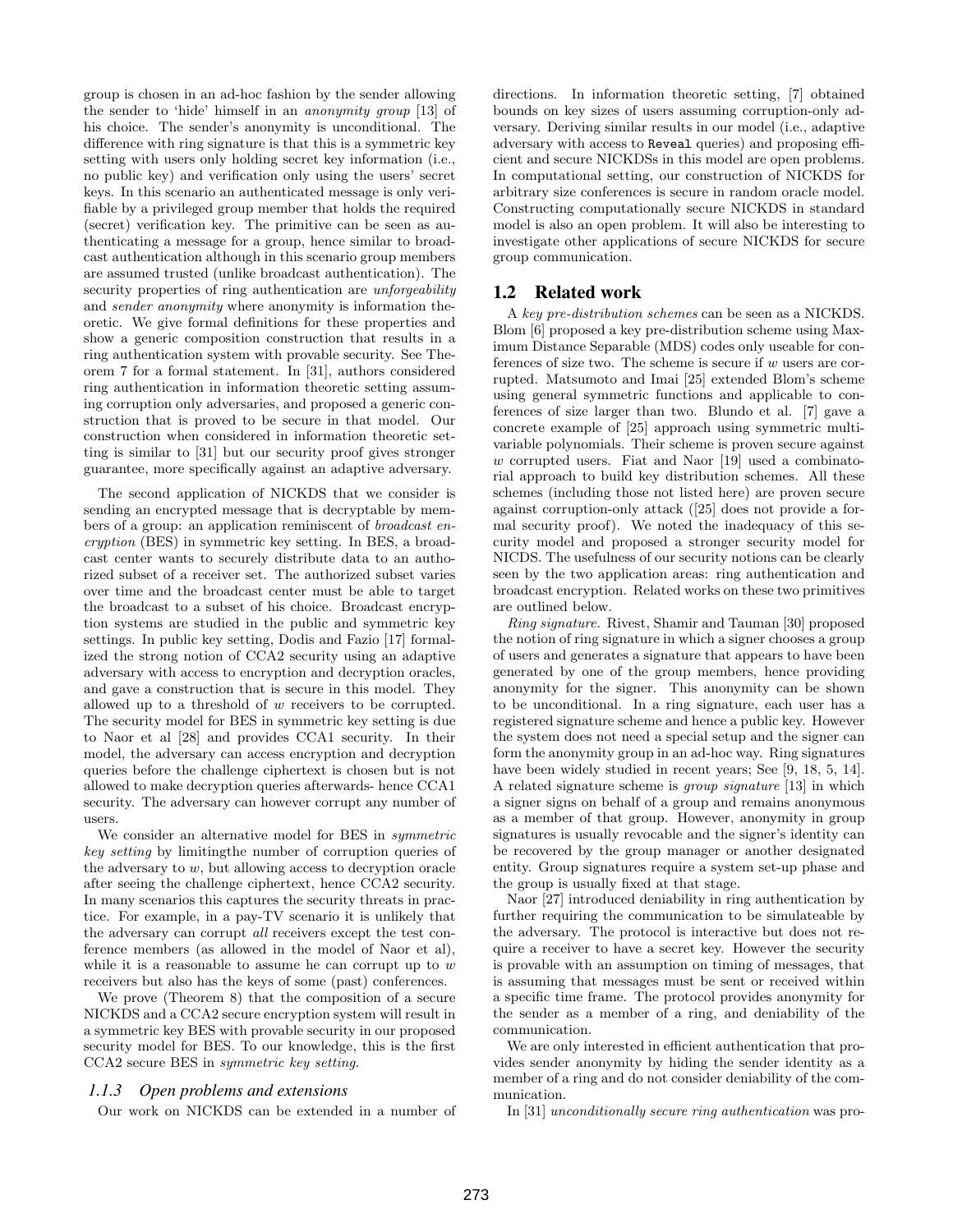posed and a generic construction by composing a NICKDS and an authentication code was given. Authors proved security of the composition in the corruption-only model and against non-adaptive adversaries. Our work strengthens this result by proving security of the construction against an adaptive adversary. We also show a similar construction in computational setting. We refer to this construction as "ring authentication" emphasizing that we do not require simulatability (and hence deniability) of the communication.

Broadcast encryption. Broadcast encryption systems (BES) were first studied by Fiat and Naor [19]. A large body of work (e.g., [32, 33, 26]) has been on finding key assignment schemes that ensure colluders cannot learn the key of the sessions that they do not belong to. This key is used to encrypt a message for the targeted receivers. Security of this message was considered by Dodis and Fazio [17] In public key setting, and a construction that provides CCA2 security was given. In symmetric key setting, Naor et al [28] formalized CCA1 security of BES for a key assignment framework that is called the subset cover framework. We consider CCA2 security of the BES in symmetric key setting but unlike Naor et al, assume the number of colluders is bounded by c.

#### 2. PRELIMINARIES

For a set  $R$ ,  $|R|$  denotes the number of elements in  $R$ ;  $e \leftarrow R$  means taking a random element e from R. a|b means concatenation of a and b. PPT refers to probabilistic polynomial time and  $\kappa$  is the security parameter. We will use  $U_i$  to denote a user and  $U$  to denote a universe of users  $\{U_1, \cdots, U_n\}$ . For a set  $\mathcal{P} \subset \mathcal{U}$  we define  $\overline{\mathcal{P}} = \mathcal{U} \backslash \mathcal{P}$ .  $\mathbb{F}_q$  is a finite field of size  $q$ .

#### 2.1 Non-Interactive Conference Key Distribution Systems

A non-interactive conference key distribution system (NICKDS) is a cryptographic system defined over a group of users U and a Conference Structure  $\Gamma = \{P_1, \cdots, P_{\gamma}\}\$ where  $\mathcal{P}_i \subset \mathcal{U}, i = 1, \cdots, \gamma$ . It includes two phases: a key distribution and a key derivation. In the key distribution phase a trusted authority  $\mathbb T$  assigns a secret key  $K_i$  to each user  $U_i$ .

During the key derivation phase a user  $U_i$  uses  $K_i$  to calculate a a conference key  $ck_{\mathcal{P}}$  for a conference group  $\mathcal P$  that he is a member of. More formally,

DEFINITION 1. A  $(\Gamma, n)$ -non-interactive conference key distribution system  $((\Gamma, n)$ -NICKDS) for  $\mathcal{U} = \{U_1, \cdots, U_n\}$  and conference structure Γ is a pair (KeyDist, KeyDer) of algorithms.

- Key Distribution KeyDist $_{\Gamma}^n(1^{\kappa})$ ). Given a security parameter  $1^{\kappa}$ , a trusted authority  $\mathbb T$  generates a public key PK and a set of secret key  $K_i, i = 1, \cdots, n$ . PK is made public and  $K_i$  is secretly given to  $U_i$ .
- Key Derivation KeyDer( $\mathcal{P}, K_i$ ). On input  $\mathcal{P} \in$  $\Gamma$  and a secret key  $K_i$  for  $U_i \in \mathcal{P}$ , compute  $ck_{\mathcal{P}} =$  $KeyDer(\mathcal{P}, K_i)$ .

Correctness. For any  $U_i, U_j \in \mathcal{P}$ , it holds that  $KeyDer(\mathcal{P}, K_i) = KeyDer(\mathcal{P}, K_j).$ 

The above definition generalizes the definition of NICKDS in [7] in which  $\Gamma$  is a threshold structure (a collection of all subsets of size at most  $t$ ). In this paper we focus on three types of threshold structures defined below.

- 
$$
\Gamma_{\leq r} = \{ \mathcal{P} : \mathcal{P} \subset \mathcal{U}, 2 \leq |\mathcal{P}| \leq r \}
$$
  
\n-  $\Gamma_{\geq r} = \{ \mathcal{P} : \mathcal{P} \subset \mathcal{U}, |\mathcal{P}| \geq r \}$   
\n-  $\Gamma_r = \{ \mathcal{P} : \mathcal{P} \subset \mathcal{U}, |\mathcal{P}| = r \}$ 

The definition is applicable to public key and symmetric key setting, both. In public key setting, PK includes the system parameters and the public keys of all the users. In symmetric key setting, PK is only the system parameters.

Security of  $(\Gamma, n)$ -NICKDS in the information theoretic setting has been considered in corruption only model [7] where the adversary can corrupt a set of users  $C$ . When a user  $U_i$  is corrupted, his secret key  $K_i$  will become available to the adversary. With  $\{K_i \mid U_i \in \mathcal{C}\}\$ at hand, the adversary chooses a challenge conference set  $\mathcal{P} \in \Gamma$  and  $\mathcal{P} \cap \mathcal{C} = \emptyset$ . A  $(\Gamma, n)$ -NICKDS is considered secure against w corruptions,  $|\mathcal{C}| \leq w$ , if the adversary's view of the distribution of the conference key  $ck_{\mathcal{P}}$  is uniform.

In Section 3, we will give a stronger definition of security for NICKDS by considering an adversary who can adaptively ask to see conference keys of his choice. We will use this model for unconditional and computational settings, both. In the following, we recall three constructions of NICKDSs that will be use din the rest of this paper.

#### *2.1.1 A* (Γr, n)*-NICKDS with Perfect Security against* w *Corruptions*

Blundo et al [7] proposed a  $(\Gamma_r, n)$ -NICKDS scheme that is secure against  $w$  corruptions. The construction is as follows. Let  $f(x_1, \dots, x_r) \in \mathbb{F}_q[x_1, \dots, x_r]$  be a random symmetric multi-variable polynomial of degree  $w$ , where the degree is in terms of a single variable. For example,  $x_1^2x_2+x_1x_2^2$ is of degree 2. Each user  $U_j, j = 1, \dots, n$  has a public label  $z_j$  and receives a secret key  $K_j = f(z_j, x_2, \dots, x_r)$ . The conference key for  $\mathcal{P} = \{U_{i_1}, \cdots, U_{i_r}\}\$ is defined as

$$
ck_{\mathcal{P}} = f(z_{i_1}, \cdots, z_{i_r}) = K_{i_j}(z_{i_1}, \cdots, z_{i_{j-1}}, z_{i_{j+1}}, \cdots, z_{i_r}).
$$

In this scheme the size of a user's key  $|K_j|$  is independent of  $n$ , the number of users. We denote this scheme by  $SymPoly(r, w).$ 

#### *2.1.2 A* (Γ≤r, n)*-NICKDS with Perfect Security against any Number of Corruptions*

Desmedt and Viswanathan in [15] constructed a  $(\Gamma_{\leq r}, n)$ -NICKDS in which each conference set  $P(|P| \leq r)$  is associated with an independent random key  $ck_{\mathcal{P}}$ . The secret key of a user  $U_i$  is  $K_i = \{ck_{\mathcal{P}} \mid U_i \in \mathcal{P}, |\mathcal{P}| \leq r\}.$  The conference key for  $P$  is naturally defined as  $ck_{\mathcal{P}}$ . It is easy to see that this scheme is secure against any number of corruptions. However, the system is inefficient and each user has to store  $\sum_{\ell=1}^{r-1} \binom{n-1}{\ell}$  keys. ¢ keys.

#### *2.1.3 Fiat-Naor's Scheme*

Fiat and Naor [19] proposed a non-interactive conference key distribution system  $(\Gamma_{\geq 2}, n)$ -NICKDS for a zero-message broadcast encryption. Their scheme allows any conference set of size two or more to share a common key.

The system works as follows. Let  $\mathcal{U} = \{U_1, \dots, U_n\}$  be the universe of all users and  $w$  denote an upper bound on the number of corrupted users. Each set of users, F, of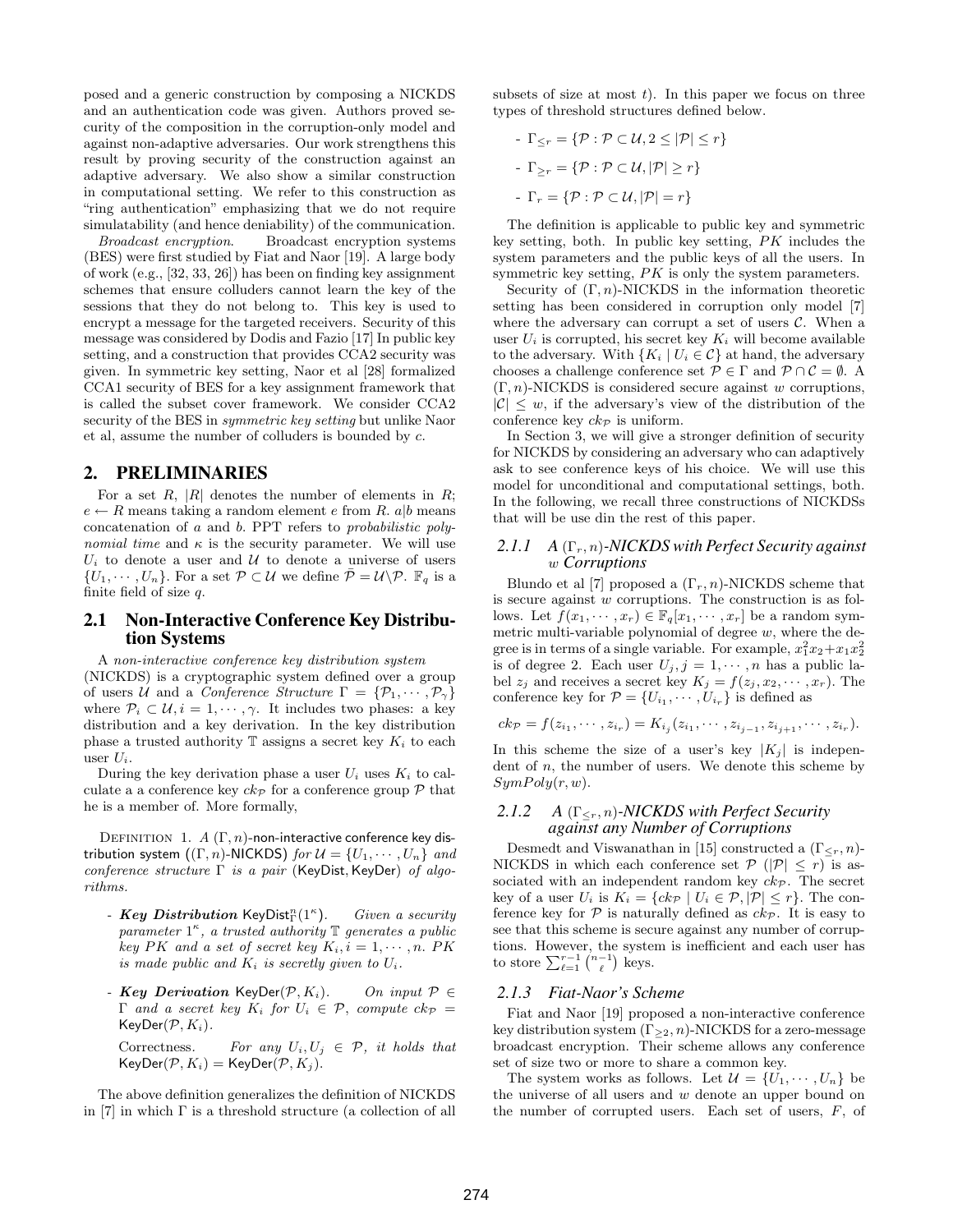size at most w, is associated with a basic key  $k_F \in \mathbb{F}_q$ . The secret key for  $U_i$  is a subset of basic keys  $K_i = \{k_F \mid$  $U_i \notin F, F \subseteq \mathcal{U}, |F| \leq w$ . For each conference set  $\mathcal{P} \subseteq \mathcal{U}$ ,  $U_i \notin F, F \subseteq U, |F| \leq w$ . For each conference set  $F \subseteq U$ ,<br>the conference key  $ck_{\mathcal{P}}$  is defined as  $\sum_{F \subseteq \bar{\mathcal{P}}, |F| \leq w} k_F$ , where  $\overline{\mathcal{P}} = \mathcal{U} \backslash \mathcal{P}$ . Note that for a user  $U_i \in \mathcal{P}$ , for a subset  $F \subseteq \overline{\mathcal{P}}$ we have  $U_i \notin F$  and so  $k_F \in K_i$ . Hence,  $U_i$  can compute  $ck_{\mathcal{P}}$ . We denote this scheme by  $FN(\geq 2, w)$ .

It was shown [19] that Fiat-Naor scheme is secure against w corruptions. Indeed, let  $P$  be the test conference set and C be the corruption set such that  $\mathcal{C} \subseteq \overline{\mathcal{P}}$  (otherwise,  $ck_{\mathcal{P}}$  is immediately known to a corrupted user). Since  $|\mathcal{C}| \leq w$ ,  $k_{\mathcal{C}}$ is in the summation of  $ck_{\mathcal{P}} = \sum$  $_{F \subset \bar{\mathcal{P}}, |F| \leq w} k_F$ . Since from the adversary's view point  $k<sub>c</sub>$  is random, then it follows that  $ck_{\mathcal{P}}$  is also random from his view point.

#### 2.2 Security of Conference Key Distribution Protocols

NICKDS can be regarded as a non-interactive version of group key exchange protocol (e.g., [21]). Thus, it would be useful to review the security model of a group key exchange protocol. Our model later for NICKDS is essentially a restriction of this model to a non-interactive setting. In a group key exchange protocol, after a key initialization, a session key for a subset of users  $P$  can be established on demand through interactions. To avoid replay attack, the session keys for different sessions must be different even if the group users are the same. In a NICKDS, there is no interaction and so the session key  $ck_{\mathcal{P}}$  for a group  $\mathcal P$  is fixed.

The security of group key exchange protocol is modeled in [4, 10]. In this model, an adversary's power is formalized by access to oracles:

- Send oracle. With a call to this oracle, the adversary can send a message  $m$  on behalf of user  $U_i$  in a particular session to another user  $U_j$ . This formalizes manin-the-middle attack in real world where the adversary can delete, modify, redirect and insert messages over the channel.
- Corrupt oracle. With a call to this oracle, the adversary is allowed to adaptively corrupt any party of its choice. As a result, all the information of the party including his long term secret, will become available to adversary.
- Reveal oracle. Under a call to this oracle, the key of a conference chosen by the adversary becomes available to him. This models the threat from the revealing of a session key.
- Test oracle. The adversary chooses a conference session with participants  $\mathcal{P}^*$ . He will be given a number that is either the conference key of the selected session, or a random string of the same length. The adversary can continue to issue Corrupt and Reveal queries subject to the condition that no party in  $\mathcal{P}^*$  is corrupted and no Reveal query on the test session or its partnered sessions is issued. The adversary finally guesses if the provided number is random or the conference key. He is successful if his guess is correct.

#### 2.3 Message Authentication Codes

A message authentication code (MAC) is a shared-key primitive for providing message authentication. The sender and receiver share a secret key  $sk \leftarrow \mathcal{K}$ , where  $\mathcal{K}$  is the range of the secret key. A MAC is a keyed function  $F_{sk} : \mathcal{M} \to \Xi$ , that maps a message  $m \in \mathcal{M}$  to a tag; the domain of possible messages and tags are  $\mathcal M$  and  $\Xi$  respectively.

To authenticate a message m, the sender computes  $taq =$  $F_{sk}(m)$  and sends  $tag|m$  to the receiver. The receiver accepts it as authentic if  $tag = F_{sk}(m)$ . The security of the MAC essentially states that an adversary can not forge a tag for a message  $m^*$  even if he has seen a number of (message, tag) pairs. Specifically, an adversary  $A$  can launch a chosen message attack by adaptively requesting the tag for messages of his choices. The adversary  $A$  succeeds if he can construct a pair  $(m^*, \sigma^*)$  such that  $F_{sk}(m^*) = \sigma^*$  and that  $m^*$  was not queried before. Security of the MAC can be considered in the information theoretic or computational setting. In the former, the adversary's runtime is unbounded and in the latter case, it is bounded by a polynomial (in the security parameter).

DEFINITION 2. Let  $sk \leftarrow \mathcal{K}$ . A message authentication code  $F_{sk} : \mathcal{M} \to \Xi$  is said to be  $(t, T, \epsilon)$ -secure under chosen message attack if no adversary A with runtime bounded by T, and issuing at most t queries to a tag oracle Tag described blow, can have a better chance than  $\epsilon$  in constructing a pair  $(tag^*, m^*)$  such that  $tag^* = F_{sk}(m^*)$  and that  $m^*$  was not issued as tag query.

• Tag(m). The tag oracle receives a query  $m \in \mathcal{M}$  and returns an authentication tag tag =  $F_{sk}(m)$ .

#### 2.4 Computational Assumptions

Let p, q be large primes with  $q | p + 1$ . Let G be a group of order q over an elliptic curve and  $\mathbb{G}_1$  be a prime group of order q in a finite field  $\mathbb{F}_{p^2}^*$ . Assume  $\hat{e} : \mathbb{G} \times \mathbb{G} \to \mathbb{G}_1$  is a non-degenerate bilinear pairing.

DEFINITION 3. Let  $\hat{e}$ :  $\mathbb{G} \times \mathbb{G} \to \mathbb{G}_1$  be a bilinear pairing map and q be a generator of  $\mathbb{G}$ . The  $(\epsilon, T)$ -bilinear decisional Diffie-Hellman ((BDDH) assumption requires that for any adversary A of runtime bounded T,

$$
|\Pr[\mathcal{A}(g^a, g^b, g^c, \hat{e}(g, g)^{abc}) = 1] - \Pr[\mathcal{A}(g^a, g^b, g^c, \gamma) = 1]|
$$
\n(1)

be at most  $\epsilon$ ; here  $a, b, c$  are chosen uniformly from  $\mathbb{Z}_q$ ,  $\gamma$ is uniform in  $\mathbb{G}_1$  and the probability is taken over random variables  $a, b, c, \gamma$ , coin flips of sampling  $\mathbb{G}, \mathbb{G}_1, g$  and the internal coins of A. We call A a  $(\epsilon, T)$ -adversary for BDDH.

In this definition, we usually say  $(g^a, g^b, g^c, \hat{e}(g, g)^{abc})$  is a bilinear Diffie-Hellman (BDH) tuple while  $(g^a, g^b, g^c, \gamma)$ is a **random** tuple, where  $a, b, c \leftarrow \mathbb{Z}_q, \gamma \leftarrow \mathbb{G}$ .

## 3. A SECURITY MODEL FOR NICKDSS AGAINST ACTIVE ADVERSARIES

In the security model of group key exchange, the adversary is active and has access to Send, Corrupt, Reveal and Test oracles. In NICKDSs there is no interaction among users. This means that to model active adversaries for NICKDS Send oracles need not be considered. Hence, an active adversary in this setting has access to three types of oracles: Corrupt, Reveal and Test oracles. A formal definition follows.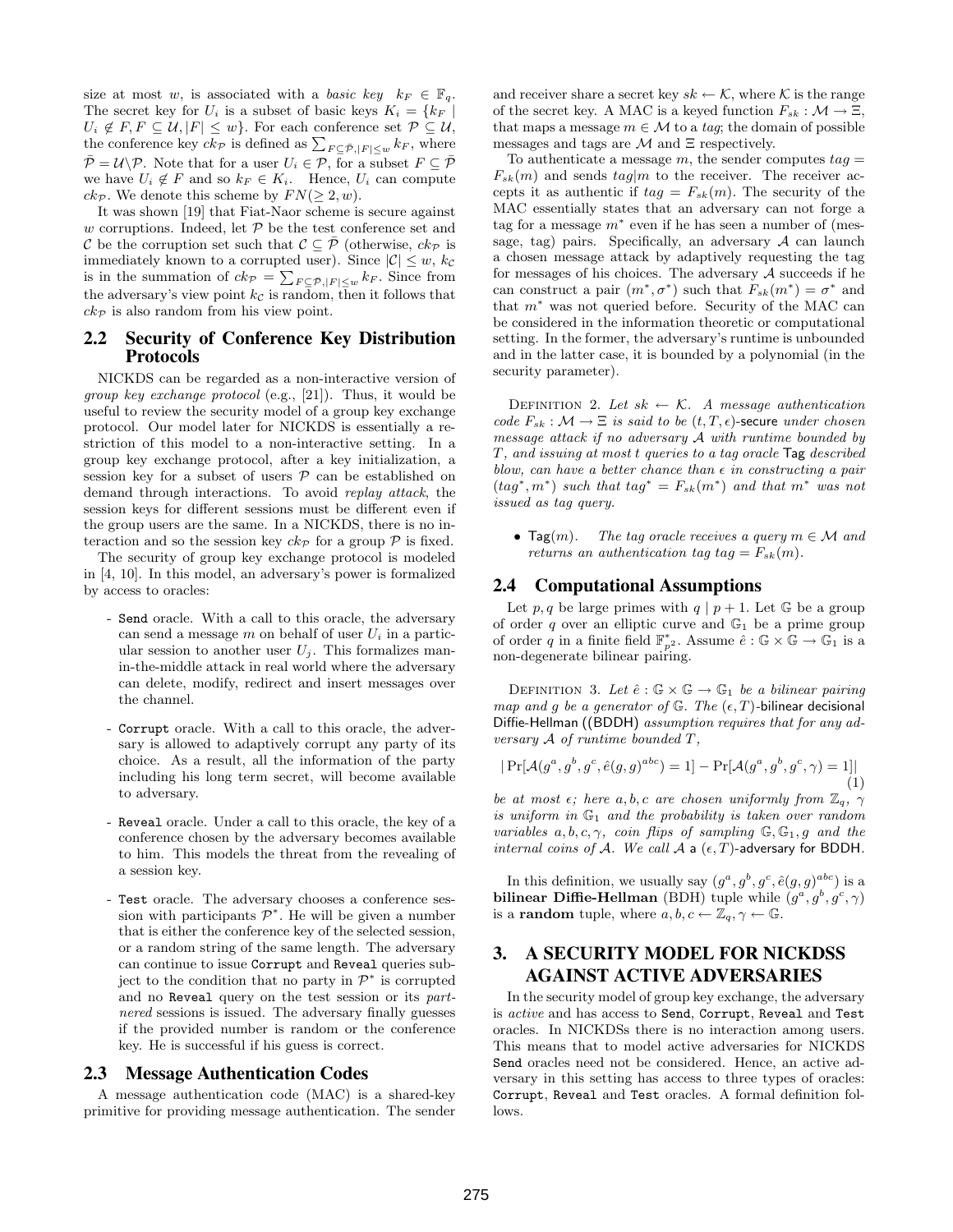DEFINITION 4. Consider  $a(\Gamma, n)$ -NICKDS scheme. Let A be an adversary with adaptive access to the following oracles.

- Corrupt(i). Upon this query, the secret key  $K_i$  of  $U_i$  is provided to  $\mathcal{A}$ .
- Reveal $(\mathcal{P})$ . Upon this query, the conference key  $ck_{\mathcal{P}}$  for group  $\mathcal P$  is provided to  $\mathcal A$ .
- Test $(\mathcal{P}^*$ ). This query can be issued only once. Also it is assumed that  $\text{Reveal}(\mathcal{P}^*)$  was not issued and that no user in  $\mathcal{P}^*$  was corrupted. If these conditions are satisfied, choose rand  $\leftarrow \{0,1\}^{|ck_{\mathcal{P}^*}|}$  and let  $b \leftarrow \{0, 1\}$ . If  $b = 0$ ,  $ck_{\mathcal{P}^*}$  is provided to A; otherwise rand is provided to him. After this query, A can continue to issue Corrupt query and Reveal queries as long as no user in  $\mathcal{P}^*$  is corrupted and  $\mathcal{P}^*$  is not issued a Reveal query.

At the end of the interaction,  $A$  outputs a guess bit  $b'$  for b. The adversary is successful if  $b' = b$ . A  $(\Gamma, n)$ -NICKDS is said to be  $(w, t, T, \epsilon)$ -secure if an adversary A with at most w Corrupt queries, t Reveal queries, and computation time bounded by  $T$  has a success probability (denoted by  $Pr[\text{Succ}(\mathcal{A})]$  at most  $\frac{1}{2} + \epsilon$ .

We use  $\mathsf{Adv}(\mathcal{A}) := 2 \Pr[\mathsf{Succ}(\mathcal{A})] - 1$  to quantify  $\mathcal{A}$ 's attack advantage in the system and use  $(w, t, T, \epsilon)$ -secure NICKDS,  $\Pr[\mathsf{Succ}(\mathcal{A})] \leq \frac{1}{2} + \epsilon$  to say  $\mathsf{Adv}(\mathcal{A}) \leq \epsilon$ .

Remark 1. Note the above definition is applicable to both unconditional and computational security framework. In the case of an unbounded adversary  $T = \infty$ , there is no limit on the computational power of the adversary. An  $(w, t, \infty, \epsilon)$ -secure NICKDS ensures that the adversary's advantage is at most  $\epsilon$ . If  $\epsilon = 0$ , the NICKDS scheme provides perfect security. In computationally secure case the adversary's success probability can approach 1 when the computational time T goes to  $\infty$ .

**Remark 2.** Note that if  $t = 0$ , (that is, the adversary does not have access to Reveal queries), the security model reduces to security against corruption only attack.

In Sections 4 and 5, we will evaluate the security of some NICKDSs against an active adversary in the unconditional model and computational model, respectively.

## 4. UNCONDITIONAL SECURE NICKDS AGAINST ACTIVE ADVERSARY

#### **4.1** Security of  $SymPoly(r, w)$  against Active Adversary

In the following, we show that  $SymPoly(r, w)$  is secure against an adaptive adversary as long as  $c + t \leq w$ . That is, if there are c corrupted users and  $c \leq w$ , the NICKDS remains secure as long as the number of Reveal queries is at most  $w - c$ . Moreover, we show that this scheme will become completely insecure if the number of Reveal queries is increased by 1 (i.e.,  $w + 1 - c$  in total).

Note that according to this result the effect of a corrupted user on the security of the system is the same as the effect of a Reveal query.

THEOREM 1. Consider a  $SymPoly(r, w)$  scheme. Let  $c \leq$ w. Then the scheme is  $(c, w - c, \infty, 0)$ -secure but it is not  $(c, w + 1 - c, \infty, 0)$ -secure.

**Proof.** In [7], it was shown  $SymPoly(r, w)$  is  $(w, 0, \infty, 0)$ secure. Now we show that if there exists an adversary A that violates the  $(c, w - c, \infty, 0)$ -security, then we can build an adversary  $\mathcal D$  to violate  $(w, 0, \infty, 0)$ -security of it.

 $D$  acts as follows. On the one hand, he interacts with his own challenger in the  $(w, 0, \infty, 0)$ -security game in Definition 4. On the other hand, he simulates a  $(c, w-c, \infty, 0)$ -security game with  $\mathcal{A}$ . To do this, he uses the interaction with his challenger in the former game to help respond to the interaction with  $A$  in the latter game. Initially, when  $D$  receives the system parameter  $(\mathbb{F}_q, r, n)$  from his challenger, run A with it as the system parameter in the simulated game. Then he interacts with A following the following rules.

teracts with A following the following rules.<br>
D randomly selects a conference set  $\mathcal{P}^*$  from all  $\binom{n}{r}$  $\log_{10}$ sible sets of size r and hopes that A will take  $\mathcal{P}^*$  as his test set. After this,  $D$  answers the oracle queries of  $A$  as follows. Whenever A corrupts a user  $U \in \mathcal{P}^*$  or queries the conference key for  $\mathcal{P}^*$ ,  $\mathcal D$  aborts with failure (this means that the guess of  $\mathcal{P}^*$  was wrong since it is impossible for A to choose  $\mathcal{P}^*$  as a test set); otherwise, whenever A corrupts a user  $U_i$ ,  $\mathcal D$  corrupts user  $U_i$  too and forwards the obtained  $K_j$  to  $A$ ; also whenever  $A$  makes a Reveal query for the key for  $\mathcal{P} \neq \mathcal{P}^*$ ,  $\mathcal{D}$  corrupts a user  $U_{\ell} \in \mathcal{P} \backslash \mathcal{P}^*$ , obtains his secret key  $K_{\ell}$ , and uses it to compute and forward  $ck_{\mathcal{P}}$  to A; when A takes  $\mathcal{P}^*$  as a test conference, D takes it as his own test conference. It then will receive the test number  $\alpha$ ( $\alpha$  is either  $ck_{\mathcal{P}^*}$  or a random number), which it forwards to  $\mathcal A$  as the response to the test query of  $\mathcal A$ .

Whenever  $D$  aborts, he outputs  $0/1$  randomly; otherwise, he outputs whatever A outputs. Note  $\mathcal{P}^*$  is guessed cor-<br>really (denoted by event Cood) with probability  $1/(n)$ . Note rectly (denoted by event **Good**) with probability  $1/{n \choose r}$ . Note when  $\neg$ **Good** occurs,  $\mathcal{D}$  outputs  $0/1$  randomly and thus succeeds in this case with probability  $\frac{1}{2}$ . Therefore, as a summary, if A succeeds in the real game with probability  $\frac{1}{2} + \epsilon$ , then D succeeds with probability  $(\frac{1}{2} + \epsilon) \cdot \Pr[\text{Good}] + \frac{1}{2}$ . Then *D* successive with probability  $(\frac{1}{2} + \epsilon) \cdot \text{F1}$  [Good]  $\pm \frac{1}{2}$ .<br>
Pr[¬Good] =  $\frac{1}{2} + \epsilon / \binom{n}{r}$ . Since  $\epsilon = 0$  [7], we conclude that  $SymPoly$  is  $(c, w - c, \infty, 0)$ -secure.

Now we prove the second part: there exists an adversary B that uses c Corrupt queries and  $w + 1 - c$  Reveal queries, to distinguish the test conference key. B does as follows.

B corrupts c users  $U_j$ ,  $j = 1, \dots, c$  and obtains their corresponding K<sub>j</sub>'s. Now consider the following  $w - c + 2$ conferences,  $\mathcal{P}_i = \{U_{c+1}, \cdots, U_{c+r-1}\} \cup \{U_{c+r-1+i}\}, i =$  $1, \cdots, w+2-c.$  B issues Reveal queries to the first  $w-c+1$ conference sets and thus receives  $ck_{\mathcal{P}_i}$  for  $i = 1, \dots, w+1-c$ . He then takes  $\mathcal{P}_{w+2-c}$  as the test conference. Next, B finds a symmetric polynomial  $f^* \in \mathbb{F}_q[x_1, \dots, x_r]$  of degree w such that  $f^*(z_j, x_2, \dots, x_r) = K_j$   $(1 \le j \le c)$  and that  $f^*$  is  $ck_{\mathcal{P}_i}$  $(i = 1, \dots, w + 1 - c)$  when evaluated at  $\mathcal{P}_i$ . This can be done by brute force search (recall that  $\beta$  has an infinite computational power) over all possible symmetric polynomial in  $\mathbb{F}_q[x_1,\dots,x_r]$  of degree w such that these constraints are satisfied.

Let  $f$  be the polynomial used by the trusted authority. Define  $\Delta = f - f^*$ . We have that  $\Delta$  is zero when evaluated at  $x_1 = z_j, j = 1, \cdots, c$  and is zero when evaluated at conference  $\mathcal{P}_i, i = 1, \cdots, k - c + 1$ . The first condition implies that  $\Pi_{j=1}^c(x_1-z_j) | \Delta$ . By the symmetric property,  $\Pi_{j=1}^c(x_\ell - z_j)$   $\Delta, \ell = 2, \cdots, r$ . Thus, we have  $\Pi_{\ell=1}^r \Pi_{j=1}^c(x_\ell-z_j) \mid \Delta$ . Noting that  $\Delta$  is of degree w, we have  $\Delta = \prod_{\ell=1}^r \prod_{j=1}^c (x_\ell - z_j) Q$  where Q is a symmetric polynomial of degree  $≤ w - c$  which is zero when evaluated at conferences  $\mathcal{P}_i$ ,  $i = 1, \dots, w + 1 - c$ . This is true because  $\mathcal{P}_i$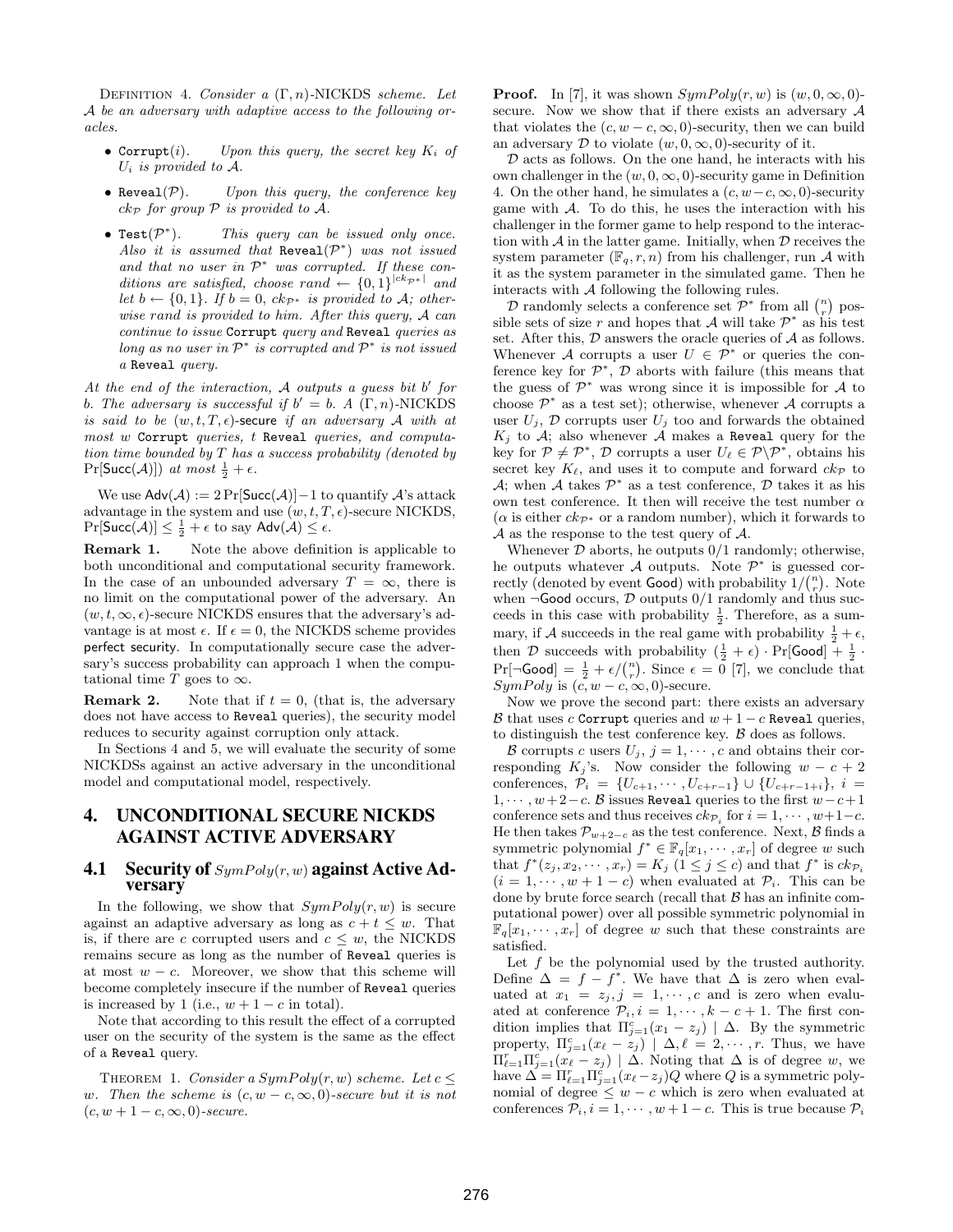does not contain any of the corrupted users  $U_j$  for  $1 \leq j \leq c$ . Let  $Q = C_0 + C_1 x_r + \cdots + C_k x_r^k$ , where  $C_j \in \mathbb{F}_q[x_1, \cdots, x_{r-1}]$ of degree w. Let  $\alpha_j = C_j(z_{c+1}, \dots, z_{c+r-1})$ . Since Q is zero when evaluated at  $\mathcal{P}_i$  for  $i = 1, \dots, w + 1 - c$ , we have  $\alpha_0 + \alpha_1 z_{c+r-1+i} + \cdots + \alpha_{w-c} z_{c+r-1+i}^{w-c} = 0.$  Or,

$$
\left(\begin{array}{cccc} 1 & z_{c+r} & \cdots & z_{c+r}^{w-c} \\ 1 & z_{c+r+1} & \cdots & z_{c+r+1}^{w-c} \\ \vdots & \vdots & \ddots & \vdots \\ 1 & z_{r+w} & \cdots & z_{r+w}^{w-c} \end{array}\right) \left(\begin{array}{c} \alpha_0 \\ \alpha_1 \\ \vdots \\ \alpha_w \end{array}\right) = 0
$$

This is a Vandermond matrix and so is invertible. Thus,  $(\alpha_0, \dots, \alpha_w)$  is a zero vector and  $f^*$  and  $f$  are equal on the test conference  $\mathcal{P}_{w+2-c}$ . This means that the test key is determined.

It should be noted that our proof of  $(c, w-c, \infty, 0)$ -security does not depend on the structure of  $SymPoly(r, w)$ . Thus, generally we have if a NICKDS is  $(w, 0, \infty, 0)$ -secure then it is also  $(c, w - c, \infty, 0)$ -secure for any  $c \leq w$ .

#### *4.1.1 Security of Desmedt et al's Scheme against Active Adversaries*

In this scheme, all conference keys are independent and so it is  $(r, \infty, \infty, 0)$ -secure. Note that  $t = \infty$  means that there is no bound on the number of Reveal queries and the adversary may ask any number of such queries as long as conditions for the Test query are not violated.

#### 4.2 Security of Fiat-Naor Scheme against Active Adversary

In the following, we consider security of Fiat-Naor scheme against an active adversary. We will show that the basic  $FN(> 2, w)$  is insecure against  $(w, 1, \infty, 0)$ -adversary. We then show that a variant of  $FN(\geq 2, w)$  by restricting the conference size to be  $\geq n - w$ , is  $(w, \infty, \infty, 0)$ -secure.

THEOREM 2. Consider an  $FN(\geq 2, w)$  on n users. If  $w \leq n-3$ , then this scheme is not  $(w, 1, \infty, 0)$ -secure.

**Proof.** We construct an adversary that uses  $w$  Corrupt queries and one Reveal query to determine the key of a Test conference of his choice. The attacker strategy is as follows: issue Corrupt queries on users  $U_1, \cdots, U_w$  and issue Reveal query on the conference set  $\mathcal{U}\setminus\{U_1,\cdots,U_w\},\$ where  $\mathcal{U} = \{U_1, \cdots, U_n\}$ . It issues a Test query on a conference set  $\mathcal{P}^* = \mathcal{U} \backslash \{U_1, \cdots, U_{w+1}\}.$  Here  $\mathcal{P}^*$  is an allowable conference set since  $|\mathcal{P}^*| \geq 2$  for  $w \leq n-3$ . Note  $ck_{\mathcal{P}^*} = \sum_{F \subseteq \{U_1, \dots, U_{w+1}\}} k_F$ . Note if F does not include  $\{U_1, \dots, U_w\}$ , then  $k_F$  is known to the attacker. On the other hand, if F in the formula for computing  $ck_{\mathcal{P}^*}$  has a size no more than w, then  $k_F$  is known to the attacker unless  $F = \{U_1, \dots, U_w\}$ . Since  $k_{\{U_1, \dots, U_w\}}$  can be obtained through key query  $ck_{\mathcal{U}\setminus\{U_1,\cdots,U_w\}}$ . Since  $k_{\{U_1,\cdots,U_w\}} = \sum$  $F \subseteq \{U_1, \cdots, U_w\}$   $k_F$ , it follows that  $ck_{\mathcal{P}^*}$  is known to the attacker. Indeed, if  $U_i \notin F$  $(i = 1, \dots, w)$ , then  $k_F$  is known to the attacker since  $k_F$  is known to  $U_i$ . Thus, from  $ck_{\mathcal{U}\setminus\{U_1,\cdots,U_w\}}$ , the attacker can derive  $k_{\mathcal{U}_i}$ ,  $U_i$ . This completes the proof. derive  $k_{\{U_1,\dots,U_w\}}$ . This completes the proof.

In the following, we shows if the conference size is lower bounded, then the scheme is secure against active adversary.

THEOREM 3. Let  $FN(\geq n-w, w)$  be Fiat-Naor scheme with the conference set structure being specified by  $\Gamma_{\geq n-w}$ .

Then  $FN(\geq n-w, w)$  is  $(w, \infty, \infty, 0)$ -secure. That is, it is unconditionally secure against w Corrupt queries and any number of Reveal queries.

We note that the number of possible Reveal queries in  $FN(> n - w, w)$  is bounded and so  $t = \infty$  effectively means all possible Reveal queries.

More explicitly, for  $c \leq w$  corrupt queries, there are  $\sum_{\nu=n-w}^{n-c} \binom{n-c}{\nu}$  conference sets that do not contain a cor-More explicitly, for  $c \leq w$  Corrupt queries, there are rupted user (in each conference all users are honest). Excluding the conference set used in the Test query, the adcluding the conference set used in the 1est query at most  $-1 + \sum_{\nu=n-w}^{n-c} {n-c \choose \nu}$ uery, tne ad-<br>) conference keys. Thus, the first  $\infty$  should be read as all the remaining conferences excluding the test conference being available for Reveal queries.

**Proof.** W.L.O.G, assume  $U_1, \dots, U_c$  are corrupted. Also assume if a Reveal query is issued for a conference set  $P$ , then  $P$  does not contain a corrupted user. Under this convention,  $\{U_1, \dots, U_c\} \subseteq \overline{\mathcal{P}}$ . Assume  $\mathcal{P}_1, \dots, \mathcal{P}_t$  are the t queried conferences and  $\mathcal{P}_{t+1}$  is chosen as the test conference. Let  $F_1, \dots, F_m$  be all the subsets of size at most w that are contained in some  $\overline{\mathcal{P}}_i$  (for  $i \in \{1, \dots, t+1\}$ ) but contain  $\{U_1, \dots, U_c\}$  (i.e., for any j, there exists i such that  $\{U_1, \cdots, U_c\} \subseteq F_j \subset \overline{\mathcal{P}}_i$ . Define  $a_{ij} = 1$  if  $F_j \subseteq \overline{\mathcal{P}}_i$ , and  $a_{ij} = 0$  otherwise. Define  $C = \{U_1, \cdots, U_c\}$ . Then,

$$
\sum_{j=1}^{m} a_{ij} k_{F_j} = c k_{\mathcal{P}_i} - \sum_{\mathcal{C} \subseteq F \subseteq \bar{\mathcal{P}}_i} k_F, \quad i = 1, \cdots, t+1.
$$
 (2)

In other words,

$$
= \begin{pmatrix} a_{11} & a_{12} & \cdots & a_{1m} \\ a_{21} & a_{22} & \cdots & a_{2m} \\ \vdots & \vdots & \ddots & \vdots \\ a_{(t+1)1} & a_{(t+1)2} & \cdots & a_{(t+1)m} \\ c k p_1 - \sum_{\mathcal{C}} \mathcal{C} F \subseteq \bar{p}_1 k F \\ c k p_2 - \sum_{\mathcal{C}} \mathcal{C} F \subseteq \bar{p}_2 k F \\ \vdots & \vdots \\ c k p_{t+1} - \sum_{\mathcal{C}} \mathcal{C} F \subseteq \bar{p}_{t+1} k F \end{pmatrix} \begin{pmatrix} k_{F_1} \\ k_{F_2} \\ \vdots \\ k_{F_m} \end{pmatrix}
$$

Note that on the right hand side, all terms except  $ck_{\mathcal{P}_{t+1}}$ , that is all  $k_F$  and  $ck_{\mathcal{P}_i}$ , are known to the attacker. Thus, to show  $ck_{\mathcal{P}_{t+1}}$  is independent of the adversary's view, it suffices to show that the matrix  $(a_{ij})$  has full rank equal to  $t + 1$ . We show that the columns and rows of  $(a_{ij})$  can be permuted such that it becomes an upper triangle matrix, and that the element of the permutated matrix in position  $(i, i)$  is 1 for all  $i \in \{1, \dots, t+1\}$ . Note since  $|\overline{\mathcal{P}}_{\ell}| \leq w, \overline{\mathcal{P}}_{\ell}$ must be equal to some  $F_i$ . Thus,  $m \geq t+1$ , which will imply  $(a_{ij})$  has full rank equal to  $t+1$ . We use induction on t. For  $t = 0$ , the result is immediate since  $a_{1j} = 1$  if  $\bar{\mathcal{P}}_1 = F_j$ . Now assume the result holds for  $t - 1$ . Consider the case t. There must exist a j such that  $\mathcal{P}_j$  is not contained in  $\mathcal{P}_i$ for any  $i \in \{1, \dots, t+1\} \backslash \{j\}$ . Since there exists  $\ell$  such that  $P_j = F_\ell$ , we have that the  $\ell$ th column is zero except  $a_{j\ell} = 1$ (i.e.,  $a_{i\ell} = 0$  for  $i \neq j$ ). Exchanging the  $\ell$ th column with the 1st column, jth row with the first row, we can move  $a_{j\ell}$ to the entry  $(1, 1)$ . For simplicity, assume  $j = 1$  and  $\ell = 1$ . Thus,  $(a_{ij})$  is the following form: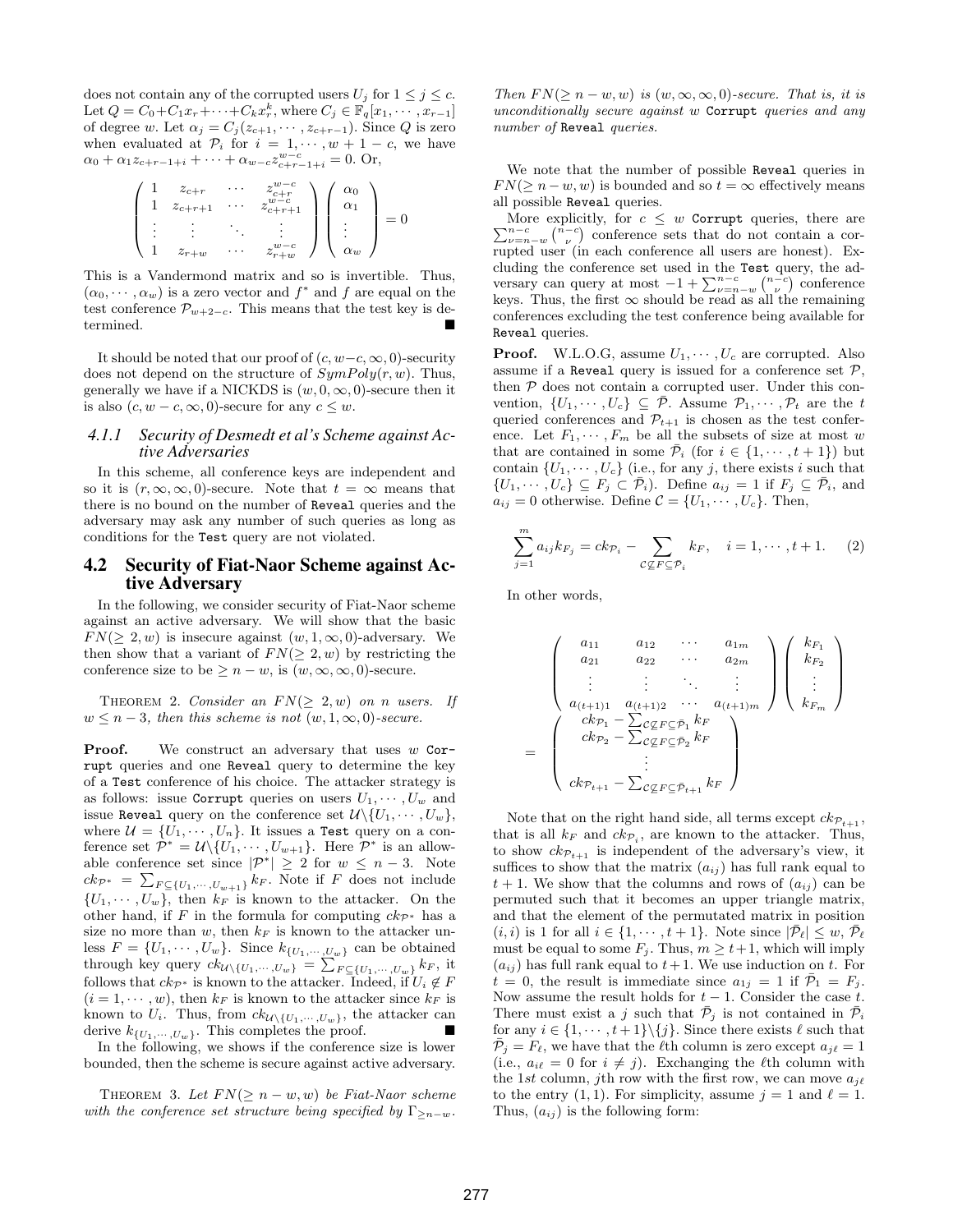$$
\begin{pmatrix}\n1 & a_{12} & \cdots & a_{1m} \\
0 & a_{22} & \cdots & a_{2m} \\
\vdots & \vdots & \ddots & \vdots \\
0 & a_{(t+1)2} & \cdots & a_{(t+1)m}\n\end{pmatrix}.
$$
 Thus,  

$$
\begin{pmatrix}\na_{22} & \cdots & a_{2m} \\
\vdots & \ddots & \vdots \\
a_{(t+1)2} & \cdots & a_{(t+1)m} \\
\vdots & \ddots & \vdots \\
a_{(t+1)2} & \cdots & a_{(t+1)m} \\
\vdots & \vdots & \ddots \\
c k_{p_{t+1}} - \sum_{\mathcal{C}} \mathcal{L}_{F} \mathcal{L}_{p_{t+1}} k_{F}\n\end{pmatrix}.
$$

By induction, the matrix  $(a_{ij})_{2\leq i\leq t+1,2\leq j\leq m}$  can be transformed into an upper triangle where every  $(i, i)$  entry is 1 and so the claim holds for the case t. Therefore,  $(a_{ij})$  has a rank  $t + 1$ . This completes our proof.

## 5. COMPUTATIONALLY SECURE NICKDS AGAINST ACTIVE ATTACKER

In this section we consider the security of NICKDSs in computational setting. That is, assume the adversary's computation time  $T$  is bounded.

#### 5.1 Security of Non-Interactive DH Protocol

Numerous Diffie-Hellman based key exchange (interactive) protocols have been proposed; for examples see [11, 12] . We are interested in the security of the non-interactive case. See blow.

• DH-NICKDS Let  $p, q$  be two large primes and  $p =$  $2q + 1$ . Let G be a prime group of order q in  $\mathbb{Z}_p^*$ and assume  $g$  is a generator of  $G$ . For a user  $U_i$ , let  $x_i \leftarrow \mathbb{Z}_q$  be the secret key and compute the public key  $PK_i = g^{x_i}$ . The system public key is  $PK =$  ${g, PK_1, \cdots, PK_n}$ . For a two-party conference  $\mathcal{P} =$  $\{U_i, U_j\}$ , the conference key  $ck_{\mathcal{P}}$  is defined as  $g^{x_ix_j} =$  $PK_j^{x_j}=PK_i^{x_j}$ .

Note that in the interactive Diffie-Hellman key exchange, the messages  $g^x$  and  $g^y$  are independently constructed for each session. In the non-interactive version,  $x_i$  will be reused in all conferences  $P$  that contain user  $U_i$  and so the security of the former does not imply the security of latter. The following theorem gives a rigorous statement of security of DH-protocol in non-interactive case. The proof is given in the full version of the paper.

THEOREM 4. The DH-NICKDS is  $(n, \infty, T', n(n-1)\epsilon/2)$ secure, if there is no  $(\epsilon, T)$ -adversary for decisional Diffie-Hellman problem in G. Here  $T' = T - n(n+1)t_e/2 - t_i$ , te is the time required for exponentiation in  $\mathbb{Z}_p^*$ , and  $t_s$  is the time for sampling two users from U.

Note in the above, by  $\infty$ , we mean the adversary can make Reveal query to any conference set except the test conference. There are totally  $n(n-1)/2-1$  such conferences.

#### 5.2 Secure NICKDS from Bilinear Decision Diffie-Hell man

In this section, we consider the security of a computationally secure NICKDS that uses bilinear pairing and is a variant of the tripartite key agreement of Joux [20].

Let p, q be large primes with  $q | p + 1$ . Let G be a prime group of order q over an elliptic curve and  $\mathbb{G}_1$  be a prime group of order q in a finite field  $\mathbb{F}_{p^2}^*$ . Assume  $\hat{e} : \mathbb{G} \times \mathbb{G} \to \mathbb{G}_1$ is a non-degenerate bilinear pairing.

• BDDH-NICKDS Let  $\mathcal{U} = \{U_1, \dots, U_n\}$  be a group of *n* users, and  $\kappa = |p|$  denote the system's security parameter. Let  $g, h \leftarrow \mathbb{G}\backslash\{1\}$  denote two random elements of  $\mathbb{G}\backslash\{1\}$ . For a user  $U_i$ , let  $a_i \leftarrow \mathbb{Z}_q$  and compute  $A_i = g^{a_i}$ . Define the system's public key as  $PK={A_i} \cup {g, h}$ . For a group  $\mathcal{P}={U_i, U_j, U_z}$ , the conference key  $ck_{\mathcal{P}}$  is defined as  $ck_{\mathcal{P}} = \hat{e}(g, g)^{a_i a_j a_z};$ also for a group P of size 2,  $\mathcal{P} = \{U_i, U_j\}$  we have  $ck_{\mathcal{P}} = \hat{e}(g,h)^{a_i a_j}.$ 

The security of BDDH-NICKDS is based on bilinear decisional Diffie-Hellman assumption and is stated as follows. The proof will appear in the full version of the paper.

THEOREM 5. If there does not exist an  $(\epsilon, T)$ -adversary for BDDH, then the BDDH-NICKDS is  $(n, \infty, T', \epsilon')$ -secure for  $T' \leq T - n^3 t_e - t_s$  and  $\epsilon' = \frac{(n+1)n(n-1)\epsilon}{6}$ , where  $t_e$  is the time required for exponentiation over  $\mathbb{Z}_p$ , and  $t_s$  is the time required for sampling a subset of size two or three in U.

Again here  $\infty$  means that, all conference keys except the key for the test conference, can be queried as long as the adversary's running time is bounded by  $T'$ .

#### 5.3 Computationally Secure NICKDSs from Unconditionally Secure Ones

In Section 4, we showed that  $SymPoly(r, w)$  allows at most w conference key queries. To provide security against more queries we may trade unconditional security and be content with computational security. A natural question is if there exist a generic approach to convert a  $(w, 0, \infty, 0)$ secure scheme to a computationally secure NICKDS such that an arbitrary number of Reveal queries are allowed. In this section, we answer this question in the affirmative under the random oracle assumption and show that for an unconditionally secure NICKDS Conf, a computationally secure variant denoted by  $Conf<sup>H</sup>$  can be defined, that differs from Conf only in the key derivation function. More specifically, if in Conf the conference key for P is  $ck_{\mathcal{P}} \in \mathcal{K}$ , then in  $Conf^H$  the conference key for P is  $hck_{\mathcal{P}} = H(ck_{\mathcal{P}})$ where  $K$  is the domain of the conference key in  $Conf$  and  $H: \mathcal{K} \to \{0,1\}^{\kappa}$  is a cryptographic hash function.

The following theorem states that if  $Conf$  is information theoretically secure in the corruption-only model, then  $Conf^H$  is computationally secure in the adaptive model. The proof idea is that for any Reveal $(\mathcal{P})$  query,  $hck_{\mathcal{P}}$  is essentially independent of  $ck_{\mathcal{P}}$ . Thus, the useful information to distinguish the test key is only the secret keys of corrupted users. However because of the information theoretic security of  $Conf$ , corrupted keys are independent of the test key and so the adversary in the test session in  $Conf^H$  has negligible advantage. The complete proof will appears in the full version of the paper.

THEOREM 6. If  $H : \mathcal{K} \to \{0,1\}^{\kappa}$  is a random oracle and Conf is a  $(w, 0, \infty, 0)$ -secure NICKDS, then Conf<sup>H</sup> is  $(w, \infty, T, 3T^2/q)$ -secure NICKDS, where  $|\mathcal{K}| = q$ .

From Theorems 1, 2, and 6, we immediately have the following corollaries.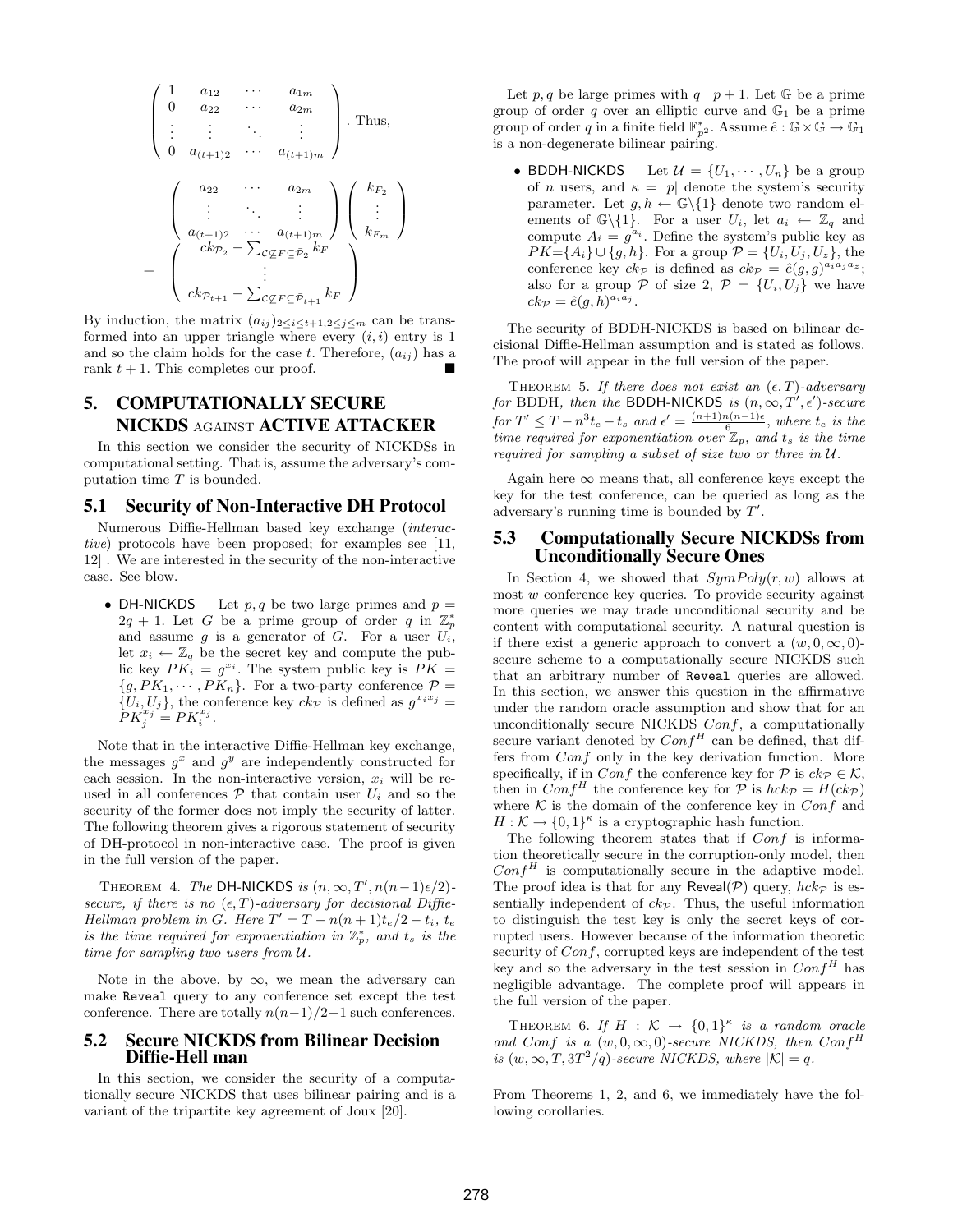COROLLARY 1. If  $H : \mathbb{F}_q \to \{0,1\}^\kappa$  is a random oracle, then  $SymPoly^{H}(r, w)$  is  $(k, \infty, T, 3T^{2}/q)$ -secure.

COROLLARY 2. If  $H : \mathbb{F}_q \to \{0,1\}^\kappa$  is a random oracle, then  $FN^H(\geq 2, w)$  is  $(k, \infty, T, 3T^2/q)$ -secure.

## 6. A GENERIC RING AUTHENTICATION FROM NICKDS

In a ring authentication system a sender sends a message to a receiver such that the receiver is able to verify authenticity of the message as originated from one of the members of a ring chosen by the sender. This allows the sender to 'hide' himself in an *anonymity set* (i.e. the ring) of his choice and his anonymity is information theoretic.

A ring signature [30] is a public-key based ring authentication system that in its basic form requires the users to own certified public keys of a signature scheme. We consider symmetric-key ring authentication systems where the authenticated message is only verifiable by users with appropriate secret key. The system requires a Trusted Authority TA who sets up the system public parameters and securely distributes secret keys of the users. To authenticate a message  $m$ , a user uses the tagging function  $\mathsf{T}$ g to generate a tag  $\sigma$  and forms the authenticated messages  $(\mathcal{P}, m, \sigma)$ , where  $\mathcal P$ is the anonymity group chosen by the user. A user with appropriate secret key is able to verify authenticity of the message but cannot obtain any information about the identity of the sender other than that the sender is a member of  $P$ . Thus, a sender's anonymity is information theoretic. In the rest of this paper, a ring authentication system refers to symmetric key ring authentication.

Let  $\mathcal{U} = \{U_1, \dots, U_n\}$  denote the set of users. A formal definition is as follows.

DEFINITION 5.  $A \leq r, n$ -ring authentication scheme is a triple of PPT algorithms (G, Tg, Ver) as described below.

- Initialization  $\mathcal{G}_r^n(1^{\kappa})$ . This algorithm is performed by a Trusted Authority TA. TA takes  $1^{\kappa}$  as input and outputs the system's public information PK and a set of secret keys  $K_i$ ,  $(i = 1, \dots, n)$ . PK is made publicly accessible but  $K_i$  is only provided to user  $U_i$ .
- Tag Computation  $Tg(m, P, K_i)$ . A user  $U_i$  who wants to send a message m to a receiver  $U_j$  does the following: (i) he chooses an anonymity set  $P$ , where  $U_i, U_j \in \mathcal{P}$ , (ii) he uses  $\mathsf{Tg}(m, \mathcal{P}, K_i)$  to find a tag  $\sigma \in$  ${0,1}^{\kappa}$ . The message sent to the receiver is  $[m, \mathcal{P}, \sigma]$ .
- Verification  $\text{Ver}([m, P, \sigma], K_i)$ . A receiver  $U_{\ell}$  who receives a message  $[m, \mathcal{P}, \sigma]$ , verifies that  $U_{\ell} \in \mathcal{P}$ , and if true uses  $\textsf{Ver}([m,\mathcal{P},\sigma], K_i)$  to produce a binary output, 0 (for reject) or 1 (for accept).

Correctness: If  $\sigma = \mathsf{Tg}(m, \mathcal{P}, K_i)$ , then for any  $P_j \in$  $\mathcal{P}, \text{Ver}([m, \mathcal{P}, \sigma], K_i) = 1.$ 

In the above definition, we assume  $P$  has its size restricted to  $|\mathcal{P}| \leq r$ . However, our definition can straightforwardly be extended to more general cases including  $|\mathcal{P}| \geq r$ , or  $\ell_1 \leq |\mathcal{P}| \leq \ell_2$ , or  $|\mathcal{P}| = r$ .

In the following, we define security of a ring authentication system. We allow an adversary to adaptively corrupt up to  $w$  users. When a user  $U_i$  is corrupted, his secret  $K_i$ 

is provided to the adversary. In addition, the adversary is allowed to adaptively query the tagging oracle for messages and anonymity sets of his choice. That is, the adversary can choose a message m, a subset of users  $P$  and a user  $U_i \in \mathcal{P}$ , and ask to compute  $\sigma = \mathsf{Tg}(m, \mathcal{P}, K_i)$  for the message sent from  $U_i$ .

The ring authentication system is required to satisfy two security properties: unforgeability and anonymity. Informally, in a ring authentication system the adversary should not be able to construct a valid tuple  $(m, \mathcal{P}, \sigma, U_i)$  assuming  $U_i \in \mathcal{P}$  and  $(m, \mathcal{P})$  have not been queried to the tagging oracle, and no member of  $P$  has been the subject of a query to Corrupt oracle (i.e. corrupted). A ring authentication is said to provide sender anonymity if given an authenticated message  $(m, \mathcal{P}, \sigma)$ , the adversary cannot figure out which member of  $P$  has constructed the message (i.e. generated σ). A formal definition follows.

DEFINITION 6. Let  $(G, \mathsf{Tg}, \mathsf{Ver})$  be a  $(\leq r, n)$ -ring authentication scheme and A be an adversary with adaptive access to the following oracles.

- Corrupt $(i)$ . A can issue a corruption query. If a user  $U_i$  is corrupted, his secret  $K_i$  will be available to A.
- TAG $(m, \mathcal{P}, j)$ . A can issue a tag query  $(m, \mathcal{P}, j)$ . If the request satisfies the requirements,  $|P| \leq r$  and  $U_i \in \mathcal{P}$ , then a tag  $\sigma = \mathsf{Tg}(m, \mathcal{P}, K_j)$  is computed and provided to A.
- F-Test $(m, \mathcal{P}, \sigma, j)$ . [Unforgeability Test] In this test the adversary constructs a tuple  $(m, \mathcal{P}, \sigma)$  for  $|\mathcal{P}| \leq$ r s.t. no user in  $P$  is uncorrupted and that  $(m, P, *)$ has not been queried to tagging oracle. A is successful if the verification  $\text{Ver}([m, \mathcal{P}, \sigma], K_j) = 1$  holds. This test can be called at most once.
- A-Test $(m, \mathcal{P}, j_1, j_0)$ . [Anonymity Test] In this test, A chooses a message  $m$ , an anonymity set  $P$  and a pair of users  $U_{j_1}, U_{j_0}$  where  $U_{j_1}, U_{j_0} \in \mathcal{P}$  and will receive  $\sigma = Tg(m, \mathcal{P}, K_{j_b})$  for  $b \leftarrow \{0, 1\}$ . The adversary A can continue to issue Corrupt and TAG queries as in previous steps and eventually outputs a guess bit b' for b. The adversary succeeds if  $b' = b$ .

A ring authentication system  $(\mathcal{G}, \mathsf{Tg}, \mathsf{Ver})$  is  $(w, t, T, \epsilon)$ -secure if the success probability of any adversary A with runtime bounded by  $T$ , and access to at most  $w$  Corrupt queries and t TAG queries, is at most  $\epsilon + \frac{1}{2}$ .

We remark that in the anonymity test,  $P$  may include corrupted users. This essentially requires that an insider can not break the anonymity. The adversary runtime T need not be finite. When  $T = +\infty$  the ring authentication scheme is unconditionally secure.

Ring authentication in the information theoretic setting and against passive adversaries, has been considered in [31]. Authors proposed a composition construction that uses a non-interactive conference key distribution and an authentication code, both with information theoretic security, and results in a ring authentication that is unconditionally secure in corruption-only model.

In this section, we show a generic construction for a ring authentication system using an  $(w, t, T_1, \epsilon_1)$ - secure NICKDS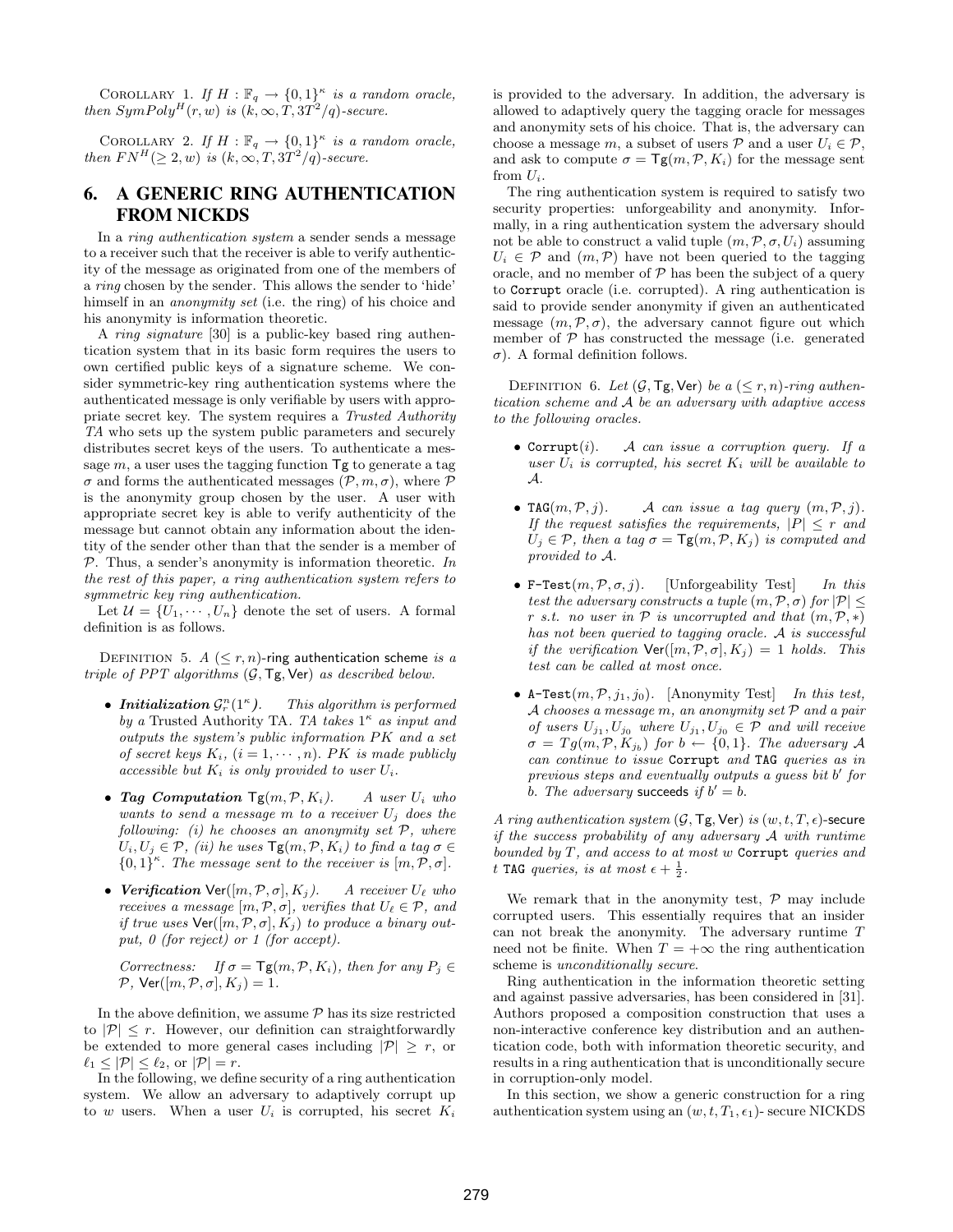as defined in Section 3, and  $(\epsilon_2, t, T_2)$ -secure MAC to obtain a  $(w, t, T, \epsilon)$ -ring authentication. This generalizes [31] in two ways: firstly by considering security against a more powerful adversary, and secondly by providing a construction that is secure in computational setting. Our proof relies on the new security notion of NICKDS introduced in Section 3.

Now we introduce the syntax of our construction.

#### A Generic Ring Authentication Scheme

Let  $F : \mathcal{K} \times \mathcal{M} \to \Xi$  be a message authentication code and (KeyDist, KeyDer) be a  $(\Gamma_{\leq r}, n)$ -NICKDS, where the range of KeyDer is K. We construct a  $(\leq r, n)$ -ring authentication scheme  $(\mathcal{G}, \mathsf{Tg}, \mathsf{Ver})$  as follows.

- Initialization  $\mathcal{G}_r^n(1^{\kappa})$ Let  $(PK, K_1, \cdots, K_n) \leftarrow$ KeyDist $(r, n, \kappa)$ . The public key information is PK. The secret key for  $U_i$  is  $K_i$ .
- Tag Computation  $\mathsf{Tg}(m, \mathcal{P}, K_i)$ . Compute  $ck_{\mathcal{P}} =$ KeyDer( $\mathcal{P}, K_i$ ) and  $\sigma = F_{ck_{\mathcal{P}}} (m||\mathcal{P})$ . Output  $\sigma$ .
- Verification Ver $(m, \mathcal{P}, K_j, \sigma)$ . Compute  $ck_{\mathcal{P}} =$ KeyDer( $\mathcal{P}, K_j$ ) and check whether  $\sigma \stackrel{?}{=} F_{ck_{\mathcal{P}}}(m||\mathcal{P})$ . If no, output 0 (for reject); 1 (for accept) otherwise.

This construction is similar to the one proposed in [31]. The security of this construction is described in the following theorem. The proof will appear in the full version of the paper.

THEOREM 7. Let (KeyDist, KeyDer) be a  $(w, t, T_1, \epsilon_1)$ secure  $(\Gamma_{\leq r}, n)$ -NICKDS scheme and F be an  $(\epsilon_2, t, T_2)$ secure MAC. Then the generic ring authentication scheme secure MAC. Then the generic ring authentication scheme<br>is  $(w, t, T, \epsilon)$ -secure, where  $\epsilon \leq (4\epsilon_1 + \epsilon_2) \sum_{t=2}^{r} {n \choose t}, T \leq$  $\min\{T_1-(t+1)t_F-t_s,T_2-(t+1)t_F-t_i-t_s\},\,t_F\,\,\hbox{is the}$ time to evaluate  $F$ ,  $t_s$  is the time to sample a random conference set in the NICKDS scheme and  $t_i$  is the time to initialize the ring authentication scheme.

REMARK 1. Our composition theorem is applicable to both computationally and unconditionally secure ring authentication systems. Specifically, if we require  $T_1$  and  $T_2$  to be  $\infty$ , then the composition theorem states that the resulting ring authentication is secure against an unlimited adversary with  $T = \infty$ .

REMARK 2. The theorem only considers  $(\leq r, n)$ -ring authentication. However, it is easy to extended it to other conference sizes (e.g.,  $|\mathcal{P}| \geq r$ , or  $|\mathcal{P}| = r$ , or  $\ell_1 \leq |\mathcal{P}| \leq \ell_2$ ).

## 7. CCA2 SECURITY FOR BROADCAST ENCRYPTION

A broadcast encryption system (BES) is an encryption mechanism that allows a *Broadcast Center* (BC) to efficiently distribute content to subgroups of a user group  $\mathcal U$ such that only the members of a target group  $P$  can decrypt the ciphertext. Broadcast encryption was first introduced by Fiat and Naor [19]. A näive solution to securely distribute the content to a target group is to let BC to have a shared key with each user, requiring the keys to be independently chosen from a uniform distribution. To securely broadcast a message m to users in  $P$ , the center encrypts the message m using all the keys that it shares with users in  $P$ . This is an expensive solution as the length of the broadcast ciphertext is proportional to the size of the group. In the literature, numerous approaches were proposed to obtain an efficient BES with provable security. Naor et al. [28] proposed a subset cover framework and proved security of the scheme. In their security model the adversary can adaptively corrupt a set of users and has adaptive access to encryption and decryption oracles before seeing the challenge ciphertext, hence guaranteeing CCA1 security for the encryption system. This scheme is in the symmetric key setting and the keys used by the BC and receivers are secret.

Dodis and Fazio [17] adapted the framework of [28] to the public key setting and allowed the adversary to have access to the decryption oracle after receiving the challenge ciphertext, hence guaranteeing CCA2 security.

In this section we consider a new security model for BES in the symmetric key setting that provides CCA2 security but the number of corrupted users is limited to  $w$ . We believe that this model realistically captures the adversary's power in the real world: the adversary can corrupt a bounded number of users but he can obtain the decryption of ciphertexts of his choice. We then consider a generic composition construction for a BES that is secure in our model, using a secure NICKDS and a CCA2 secure encryption system.

In a zero message broadcast encryption [19], the broadcast center uses a non-interactive conference key distribution system(NICKDS) to calculate a common key for the target group (i.e. authorized users) and uses that key to encrypt the message. Our contribution here is to provide a formal model and prove the security of this generic composition if NICKDS and the basic encryption scheme are properly chosen (See Theorem 8 for a formal statement).

We first formally introduce a NICKDS based broadcast encryption systems. Let (KeyDist, KeyDer) be a  $(\Gamma_{\geq r}, n)$ -NICKDS. <sup>1</sup> Let  $E : \mathcal{K} \times \mathcal{M} \to \Sigma$  be a symmetric encryption scheme and  $D : \mathcal{K} \times \Sigma \to \mathcal{M} \cup \{\perp\}$  be the corresponding decryption scheme, where K, M and  $\Sigma$  are key space, message space and ciphertext space, respectively. A NICKDS based broadcast encryption system has the following stages.

1. In the Key Assignment stage a broadcast center runs a polynomial time algorithm  $KeyDist_r^n(1^{\kappa})$  algorithm to get  $(PK, K_1, \dots, K_n) \leftarrow \text{KeyDist}_r^n(1^\kappa)$ , where  $PK$  is the public information available to all users and  $K_i$  is the secret key for user  $U_i$ ,  $i = 1, \dots, U_n$ .

2. In Broadcast and Decryption stage the broadcaster center, who wants to broadcasts a message m to a group of users  $P$ , first computes the conference key  $ck_{\mathcal{P}}$  of  $P$  and then constructs the ciphertext  $C = E_{ckp}(m)$  and broadcasts  $(\mathcal{P}, C)$ . A user  $U_i \in \mathcal{P}$  who receives C, first computes  $ck_{\mathcal{P}} = \text{KeyDer}(\mathcal{P}, K_i)$  and decrypts  $m = D_{ck_{\mathcal{P}}}(C)$ .

In this scheme, it is always assumed that  $ck_{\mathcal{P}}$  is well defined (i.e.,  $\mathcal P$  is in the conference access structure  $\Gamma_{\geq r}$ of the NICKDS scheme). The proposed security model for a NICKDS based broadcast encryption is similar to Naor et al. [28]: (i) an adversary adaptively corrupts users and eavesdrop ciphertexts in the channel; (ii) the adversary is

<sup>&</sup>lt;sup>1</sup>Note that the model can be developed as  $(\Gamma_{\leq r}, n)$ -NICKDS or  $(\Gamma_r, n)$ -NICKDS. We choose to consider  $(\Gamma_{\geq r}, n)$ -NIKCDS since in many broadcast encryptions the number of unauthorized users are relatively small and so the authorized user set  $P$  has a large size (e.g., close to n).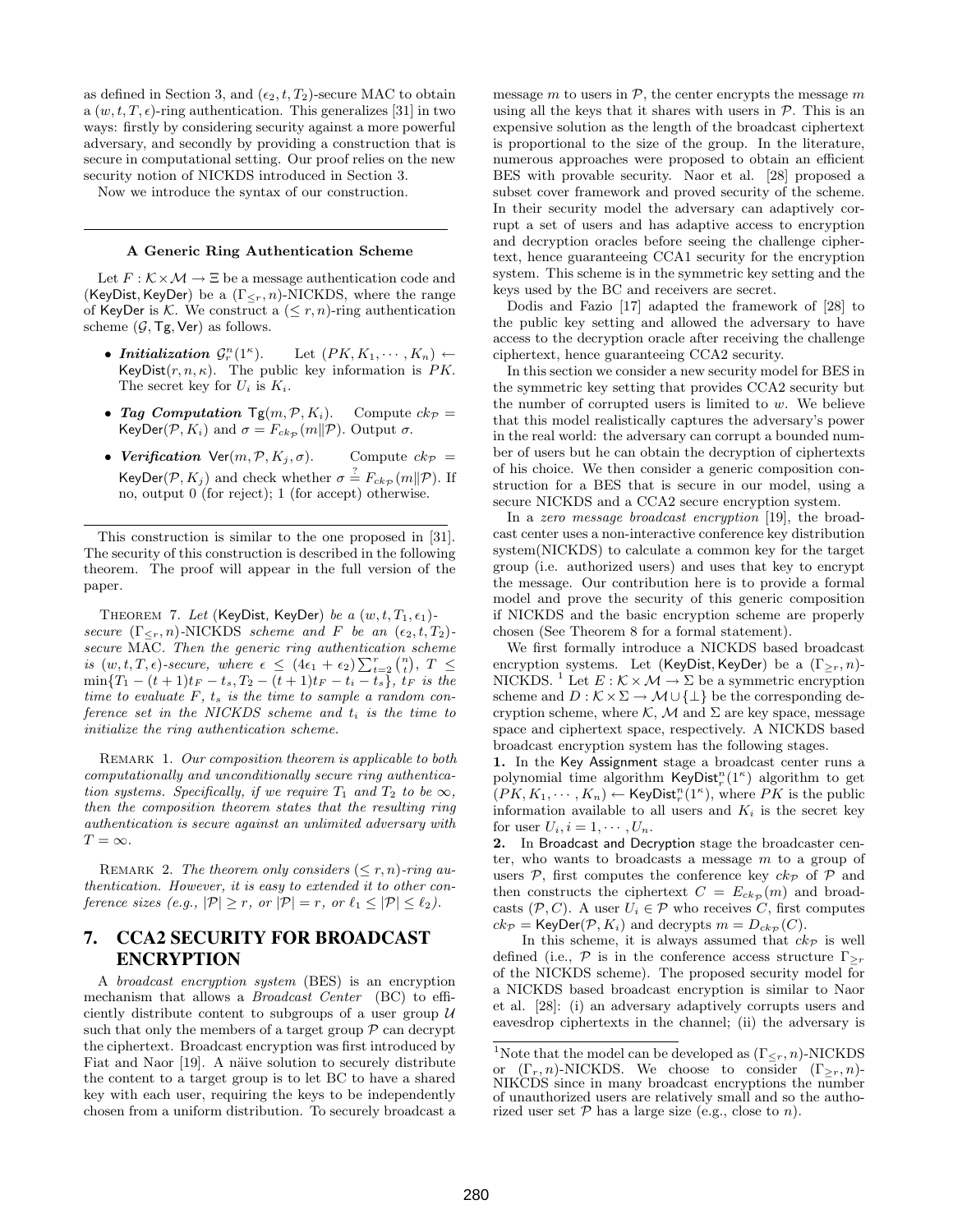given a ciphertext indistinguishability test, with the addition of allowing the adversary to access encryption and decryption oracles after being given the challenge ciphertext. The broadcast encryption system is secure if the adversary's success probability is negligible. Formally,

DEFINITION 7. Let a broadcast encryption system be specified by a  $(\Gamma_{\geq r}, n)$ -NICKDS (KeyDist, KeyDer) and a symmetric cryptosystem  $(E, D)$ . Assume  $(PK, K_1, \dots, K_n)$   $\leftarrow$ KeyDist<sup>n</sup><sub>r</sub> $(1^{\kappa})$ . PK is public and  $K_i$  is the secret key for user  $U_i, i = 1, \dots, n$ . Let A be an adversary with an adaptive access to the following oracles.

- Corrupt $(i)$ . A can corrupt any user of his choice. If a user  $U_i$  is corrupted, his secret key  $K_i$  will be available to A.
- Encrypt $(m, P)$ . A can issue an encryption query with a message/receivers pair  $(m, \mathcal{P})$ . Here it is required that P be a feasible conference set in NICKDS. Upon this query, compute a conference key  $ck_{\mathcal{P}}$  and the ciphertext  $C = E_{ck_{\mathcal{D}}}(m)$ . Then C is feedback to A.
- Decrypt( $P, C$ ). A can issue a decryption query with a receivers/ciphertext pair  $(\mathcal{P}, C)$ . Again we assume  $\mathcal P$ must be a feasible conference set in NICKDS. Upon this query, compute  $ck_{\mathcal{P}}$  and decrypt  $m' = D_{ck_{\mathcal{P}}}(C) \in \mathcal{M} \cup$  $\{\perp\}$ , where  $\perp$  implies that C is an invalid ciphertext. Finally,  $m'$  is returned to  $A$ .
- Test $(m_0, m_1, \mathcal{P}^*)$ . A issues a test query with a message pair  $(m_0, m_1)$  and a receiver set  $P$ . In this case a bit b is chosen,  $b \leftarrow \{0, 1\}$ , the conference key  $ck_{\mathcal{P}^*}$  is computed and the ciphertext  $C^* = E_{ck_{\mathcal{P}^*}}(m_b)$  will be produced and returned to A. The adversary must compute a guess bit b' for b. This query is allowed once. Intuitively, the system is secure if probability of  $b' = b$  $is \frac{1}{2}$ .

After the Test query,  $A$  can continue with the other three types of queries, assuming that (1) no user  $U \in \mathcal{P}^*$  is corrupted, and  $(2)$   $(\mathcal{P}^*, C^*)$  is not issued to the decryption or $acle.$  Finally,  $\tilde{A}$  outputs a guess bit  $b'$  for  $b$ . He is said to be successful if  $b' = b$ .

The broadcast encryption scheme is  $(w, t, T, \epsilon)$ -secure if for an adversary  $A$  with running time bounded by  $T$ , who issues at most w Corrupt queries and t Encrypt/Decrypt queries, it holds that  $Pr[b' = b] \leq \frac{1}{2} + \epsilon$ .

In our model the adversary can access Decryption oracle after the Test query and so a secure system in this model has CCA2 like security.

#### *7.0.1 Security of Subset Cover Scheme of Naor et al*

The subset cover scheme scheme can be outlined as follows. Let  $U$  be the universe of users. Consider a collection of subsets of  $\mathcal{U}: A_1, \cdots, A_{\mu}$ . For each  $A_j$ , associate a key  $k_j$  to it. The secret key  $K_i$  of a user's  $U_i$  defined  $K_i = \{k_j \mid U_j \in A_j, j = 1, \dots, \mu\}^2$ . To send a message m to a user set  $P$ , BC first finds  $A_{i_1}, \cdots, A_{i_v}$  such that  $\cup A_{i_j} = \mathcal{P}$ . Then he defines the broadcast ciphertext as

 $C = \langle E_{k_{i_1}}(sk), \cdots, E_{k_{i_v}}(sk), F_{sk}(m) \rangle$ , where  $E, F$  are encryption schemes and  $s\overline{k}$  is a random session key. A user  $U_z \in A_{i_j}$  can decrypt C by first decrypting  $E_{k_{i_j}}(sk)$  to obtain sk and thus m.

A CCA2 attacker can break security of this scheme as follows. He first requests a challenge test  $(m_0, m_1, A_1 \cup A_2)$ . After receiving  $\overline{C}^* = \langle E_{k_1}(sk), \overline{E}_{k_2}(sk), \overline{F}_{sk}(m_b) \rangle$ , the adversary asks for decryption of  $\langle E_{k_1}(sk), F_{sk}(m_b) \rangle$  with receiver  $A_1$ . This ciphertext is valid. He thus obtains  $m_b$  and thus the bit b. This attack is successful because the broadcast ciphertext is malleable.

In the following, we show that if a NICKDS satisfies the security requirements given in Section 3, then the NICKDSbased BES scheme will be immune against this type of attack and will be secure under Definition 7. To our knowledge, this is the first formal proof that a symmetric cryptography based broadcast encryption has a CCA2 like security. (Naor et al.'s scheme has only CCA1 security and Dodis et al. [17] has a CCA2 security in the *public key setting*.) The proof is to use the reduction to security NICKDS and appears in the full paper.

THEOREM 8. Let (KeyDist, KeyDer) be a  $(w, t, \infty, 0)$ secure  $(\Gamma_{\geq r}, n)$ -NICKDS and  $(E, D)$  be an  $(\epsilon, T_1)$ -CCA2secure symmetric encryption scheme. Then the NICKDSbased broadcast encryption is  $(w, t, T, \epsilon)$ -secure, where  $T =$  $T_1 - Q - t_i$  and Q is the time to initialize NICKDS and  $t_i$  is  $T_1 - Q - t_i$  and Q is the time to initialize NICKDS and  $t_i$  is<br>the time to sample a random conference set,  $\epsilon = \epsilon' \sum_{\nu=0}^{n-r} \binom{n}{\nu}$ .

Remark. Note that in this theorem, NICKDS is assumed to be  $(w, t, \infty, 0)$ -secure. This is mainly to simplify the proofs. One can prove a similar result if the NICKDS is  $(w, t, T_2, \epsilon_2)$ -secure.

#### 8. CONCLUSION AND OPEN QUESTION

Non-interactive key agreement has been only analysed against corruption-only adversaries. In this paper, we proposed a new security model for non-interactive conference key distribution which is a natural adaptation of the widely used security model for interactive setting. We considered the security of some of the well-known NICKDSs in the new model and showed the conditions under which the system is secure.

We gave two composition theorems for NICKDSs, one with a MAC and one with an encryption system. We showed that these compositions give two interesting cryptographic primitives: a secret key based ring authentication system and a broadcast encryption system that provides CCA2 security. These two primitives extend known models of ring authentication and broadcast encryption by adding new and important properties, and constructions with provable security.

An interesting aspect of our work is applicability of our results to information theoretic and computational setting both. We give a general method of converting a NICKDS with information theoretic security to one with computational security. However, security of the computationally secure scheme is in random oracle model.

Important open questions in this area include deriving information theoretic bounds on users' key size in the information theoretically secure NICKDs and, constructing NICKDS that are secure in standard model.

<sup>&</sup>lt;sup>2</sup>Note here  $\{k_j\}$  are *not* necessarily independent and so  $K_i$ can have a compact representation (but it is not our concern here).